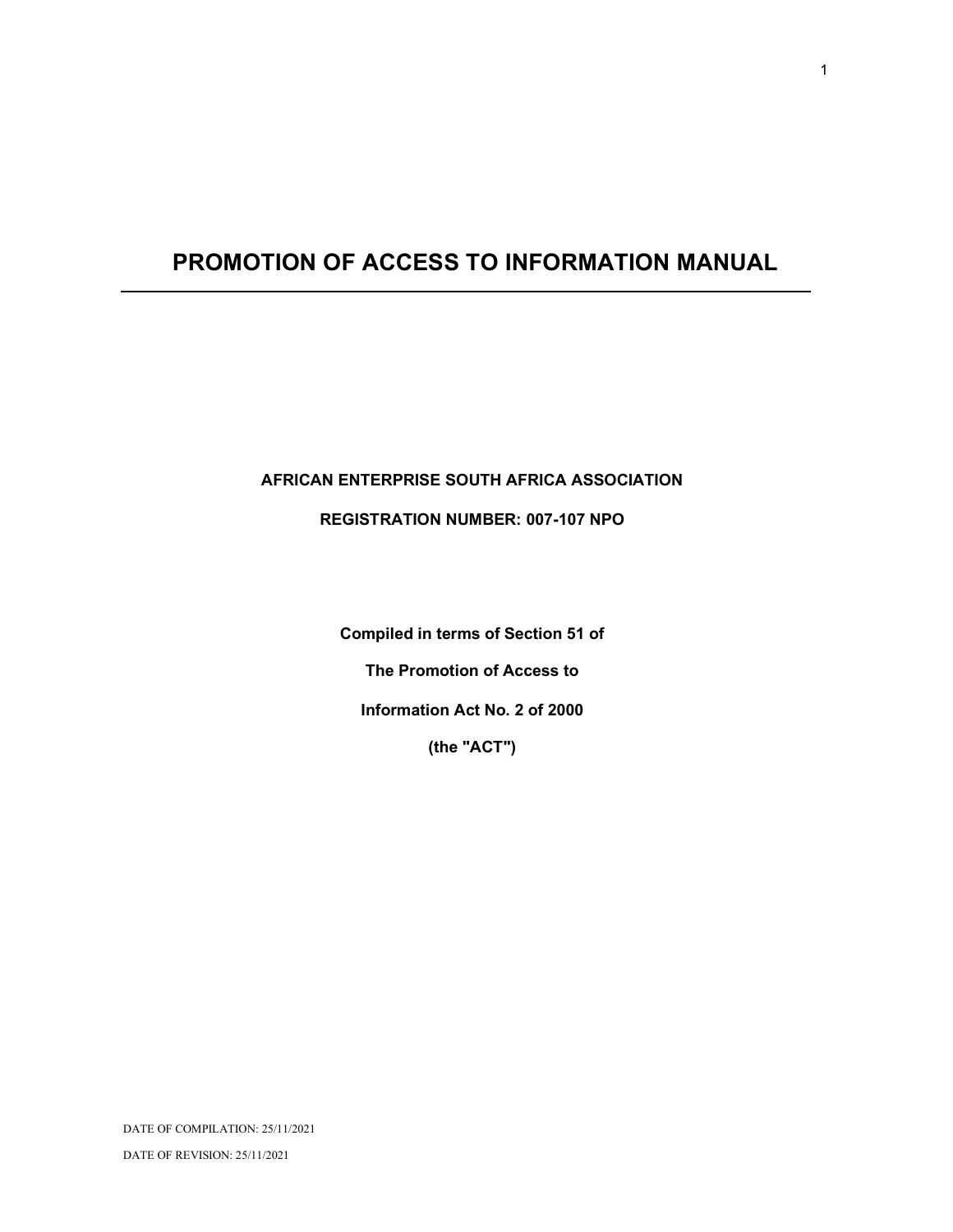## TABLE OF CONTENTS

|                | Article number and description                                                    | Page |
|----------------|-----------------------------------------------------------------------------------|------|
| 1.             |                                                                                   |      |
| 2.             |                                                                                   |      |
| 3.             |                                                                                   |      |
| 4.             |                                                                                   |      |
| 5.             |                                                                                   |      |
| 6.             |                                                                                   |      |
| 7 <sub>1</sub> | SCHEDULE OF RECORDS SUBJECT TO SECTION 8 REQUEST (Section 51 (1)(d))  12 - 14     |      |
| 8.             | FORM OF REQUEST (Section 51(1)(e)) AND PROCEDURE TO REQUEST 14 - 16               |      |
| 9.             |                                                                                   |      |
|                |                                                                                   |      |
|                |                                                                                   |      |
|                |                                                                                   |      |
|                |                                                                                   |      |
|                |                                                                                   |      |
|                |                                                                                   |      |
|                | 16. ANNEXURE 2 - Prescribed Fees to Process Request and Reproduce Record  33 - 34 |      |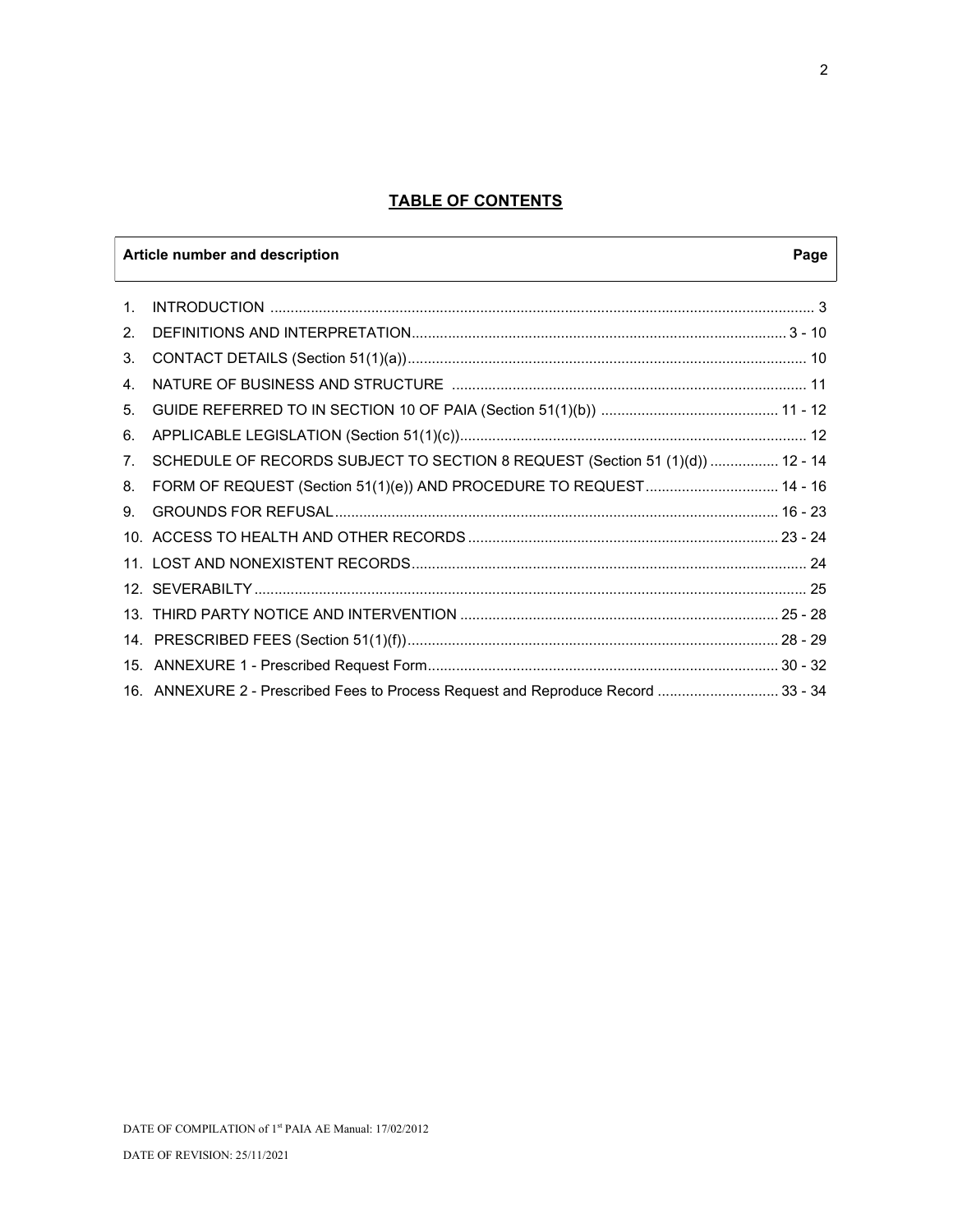## 1. **INTRODUCTION:**

Section 32 of the Constitution of the Republic of South Africa Act No. 108 of 1996 ("the Constitution") states that "everyone has a right of access to any information held by the state and any information held by another person that is required for the exercise or protection of any rights." In order to give effect to this constitutional right, the Promotion of Access to Information Act No. 2 of 2000 ("PAIA") was enacted by Parliament and came into operation on 9 March 2001.

In terms of the Constitution and PAIA, all persons in South Africa, including non-nationals, can request information from public and private bodies. However, the right to access this information may be limited, in terms of section 36 of the Constitution, by a law of general application that is reasonable and justifiable in an open and democratic society based on dignity, freedom and equality.

Section 51 of PAIA prescribes that it is compulsory for all private bodies (including but not limited to: natural persons, partnerships, companies, close corporations, homeowners' associations and body corporates) who carry on or have carried on any trade, business or profession in South Africa, to have a PAIA manual in place.

African Enterprise South Africa Association has put in place this Promotion of Access to Information Manual in compliance with PAIA, setting out the policies and procedures dealing with any requests for access to its information and records.

## 2. DEFINITIONS AND INTERPRETATION:

In this Promotion of Access to Information Manual –

- 2.1. Headings are for convenience and reference only and shall not be used in the interpretation thereof;
- 2.2. Any gender includes the other genders and a natural person includes a juristic person and vice versa;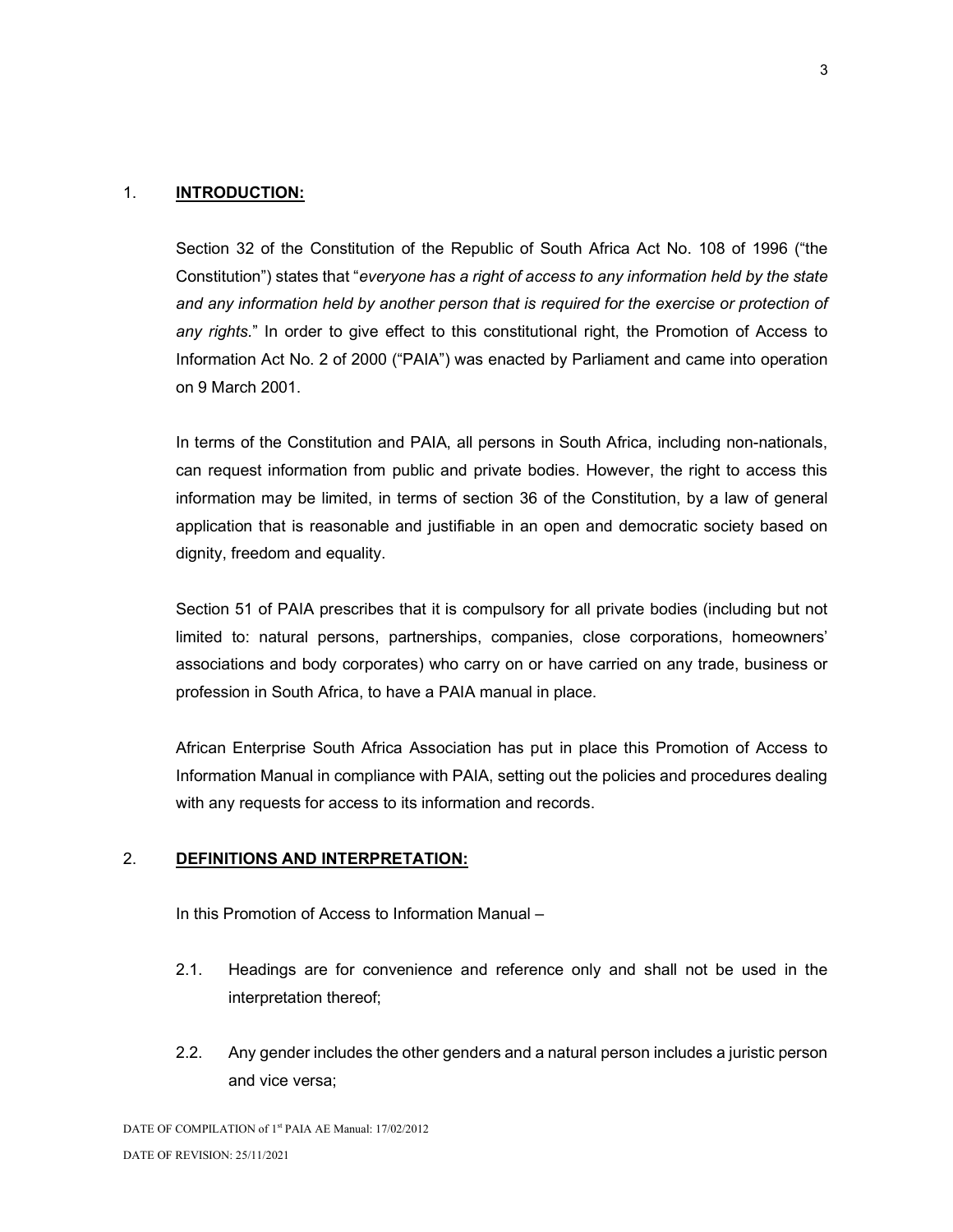- 2.3. unless the context otherwise requires
	- 2.3.1. "Access Fee" means a fee prescribed in terms of sections 52 and 54 of PAIA for the purpose of access and reproducing records, as set out in Annexure 2;
	- 2.3.2. "Application" means an application to a court in terms of section 78 of PAIA;
	- 2.3.3. "Association" means African Enterprise South Africa Association (registration number: 007-107 NPO), a non-profit organisation registered and incorporated in accordance with the laws of the Republic of South Africa;
	- 2.3.4. "Consent" means any voluntary, specific and informed expression of will in terms of which permission is given for the processing of personal information;
	- 2.3.5. "Constitution" means the Constitution of the Republic of South Africa Act No. 108 of 1996;
	- 2.3.6. "Court" means
		- 2.3.6.1. the Constitutional Court acting in terms of section 167(6)(a) of the Constitution;
		- 2.3.6.2. a High Court or another Court of similar status; or
		- 2.3.6.3. a Magistrate's Court for any district or for any regional division established by the Minister for the purposes of adjudicating civil disputes in terms of section 2 of the Magistrates' Courts Act,1944 (Act 32 of 1944), either generally or in respect of a specified class of decisions in terms of this Act, designated by the Minister by notice in the Gazette and presided over by a magistrate, an additional magistrate or a magistrate of a regional division established for the purposes of adjudicating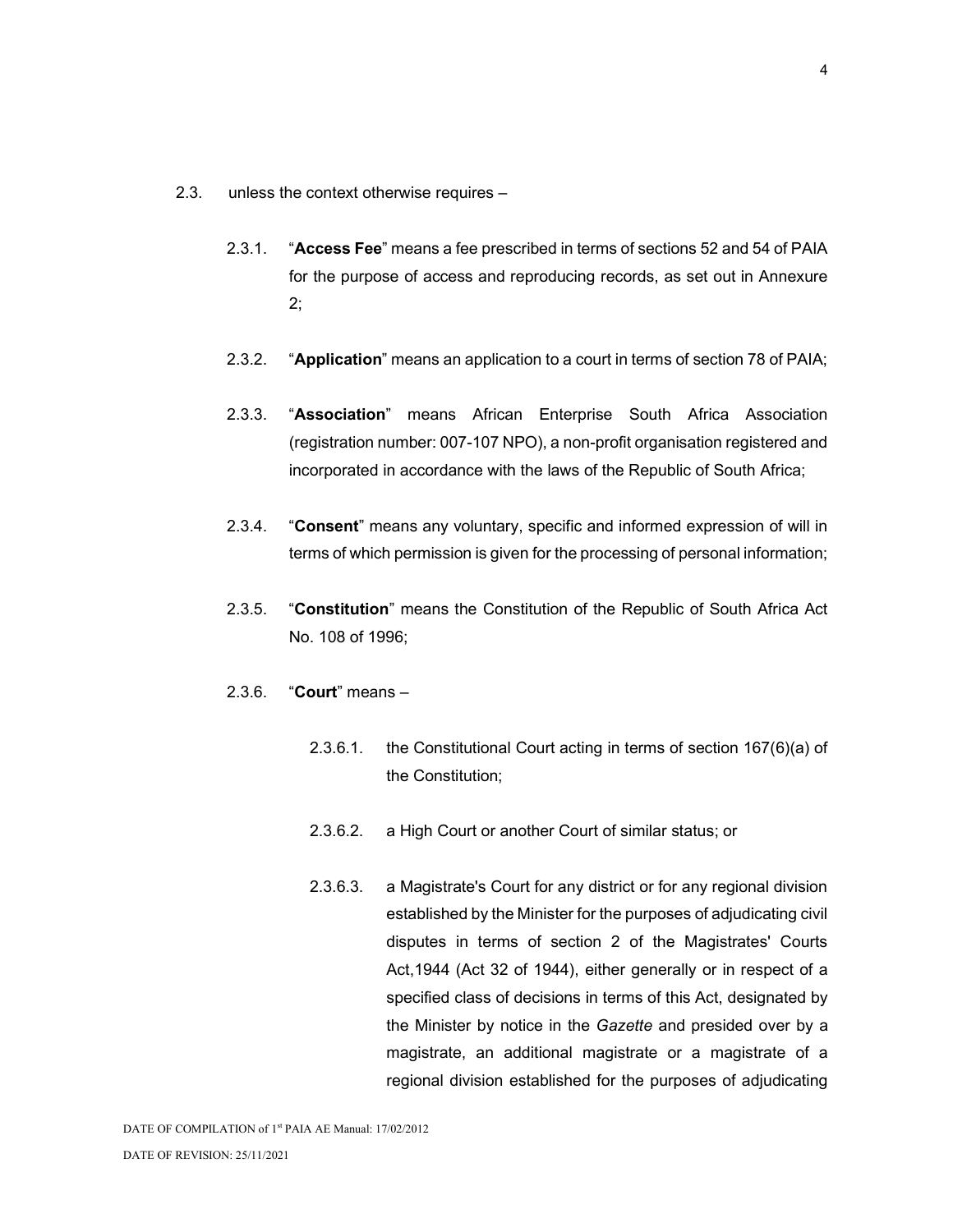civil disputes, as the case may be, designated in terms of section 91A;

within whose area of jurisdiction –

- 2.3.6.3.1. the decision of the Information Officer or relevant authority of a Public Body or the Head of a Private Body has been taken;
- 2.3.6.3.2. the Public Body or Private Body concerned has its principal place of administration or business; or
- 2.3.6.3.3. the Requester or Third Party concerned is domiciled or ordinarily resident.
- 2.3.7. "Data Subject" means the natural or juristic person to whom the Personal Information relates;
- 2.3.8. "Official" in relation to a public or private body, means -
	- 2.3.8.1. any person in the employ (permanently or temporarily and fulltime or part-time) of the public or private body, as the case may be, including the head of the body, in his or her capacity as such; or
	- 2.3.8.2. a member of the public or private body, in his or her capacity as such.
- 2.3.9. "Operator" means a person who processes personal information for a responsible party in terms of a contract or mandate, without coming under the direct authority of that party;
- 2.3.10. "Person" means a natural person or a juristic person;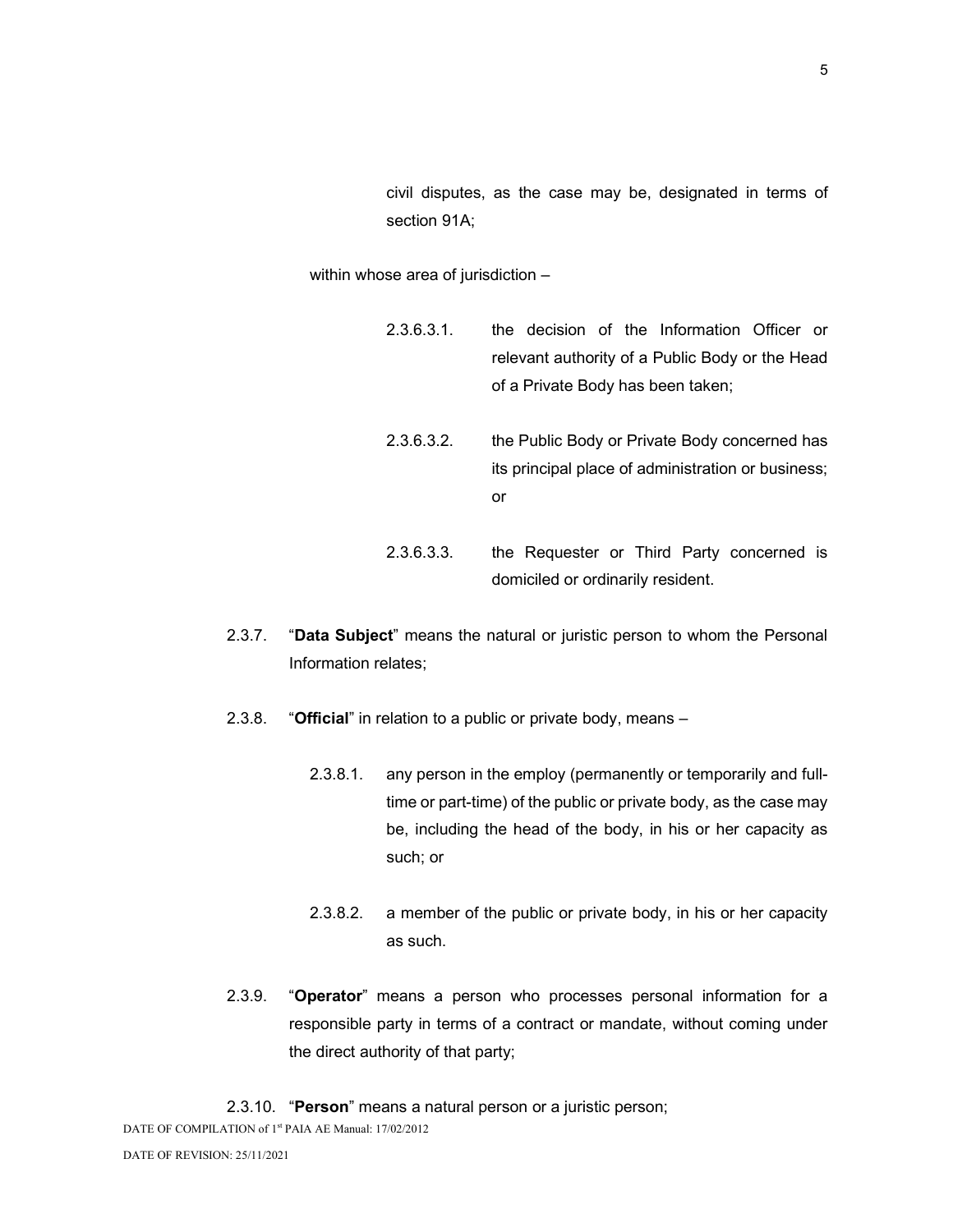- 2.3.11. "Personal Information" means information relating to an unidentifiable, living, natural person, and where it is applicable, an identifiable, existing juristic person, including, but not limited to:
	- 2.3.11.1. information relating to the race, gender, sex, pregnancy, marital status, national, ethnic or social origin, colour, sexual orientation, age, physical or mental health, well-being, disability, religion, conscience, belief, culture, language and birth of the person;
	- 2.3.11.2. information relating to the education or the medical, financial, criminal or employment history of the person;
	- 2.3.11.3. any identifying number, symbol, e-mail address, physical address, telephone number, location information, online identifier or other particular assignment to the person;
	- 2.3.11.4. the biometric information of the person;
	- 2.3.11.5. the personal opinions, views or preferences of the person;
	- 2.3.11.6. correspondence sent by the person that is implicitly or explicitly of a private or confidential nature or further correspondence that would reveal the contents of the original correspondence;
	- 2.3.11.7. the views or opinions of another individual about the person; and
	- 2.3.11.8. the name of the person if it appears with other personal information relating to the person or if the disclosure of the name itself would reveal information about the person;
- 2.3.12. "Personal Requester" means a Requester seeking access to a Record containing Personal Information about the Requester;

DATE OF COMPILATION of 1<sup>st</sup> PAIA AE Manual: 17/02/2012 2.3.13. "POPI" means the Protection of Personal Information Act No. 4 of 2013;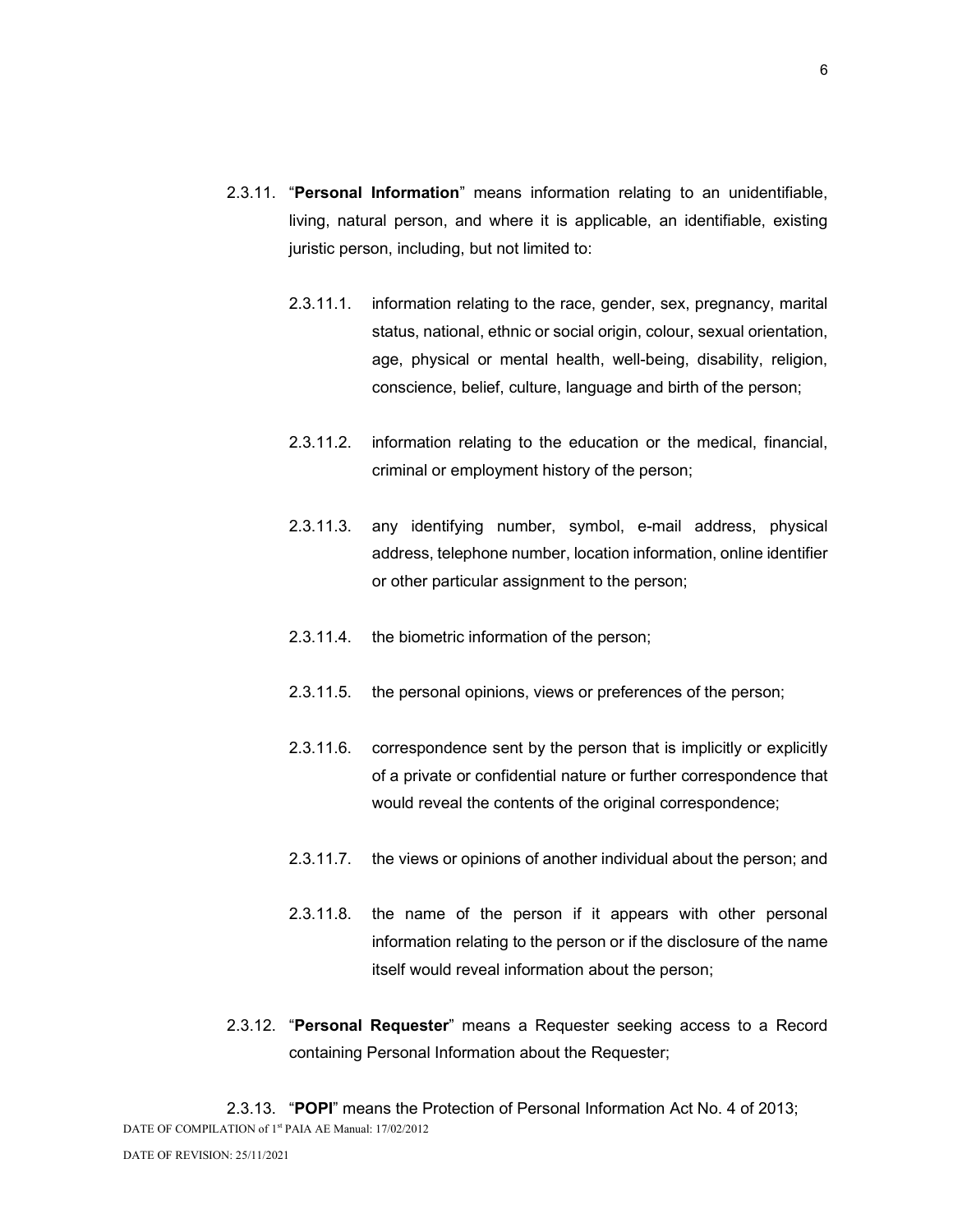#### 2.3.14. "Private Body" means –

- 2.3.14.1. a natural person who carries on or has carried on any trade, business or profession, but only in such capacity;
- 2.3.14.2. a partnership which carries on or has carried on any trade, business or profession; or
- 2.3.14.3. any former or existing juristic person;

but excludes a Public Body;

- 2.3.15. "Processing" means any operation or activity or any set of operations, whether or not by automatic means, concerning personal information, including:
	- 2.3.15.1. the collection, receipt, recording, organisation, collation, storage, updating or modification, retrieval, alteration, consultation or use;
	- 2.3.15.2. dissemination by means of transmission, distribution or making available in any other form; or
	- 2.3.15.3. merging, linking, as well as restriction, degradation, erasure or destruction of information;

#### 2.3.16. "Public Body" means –

- 2.3.16.1. any department of state or administration in the national or provincial sphere of government or any municipality in the local sphere of government; or
- 2.3.16.2. any other functionary or institution when –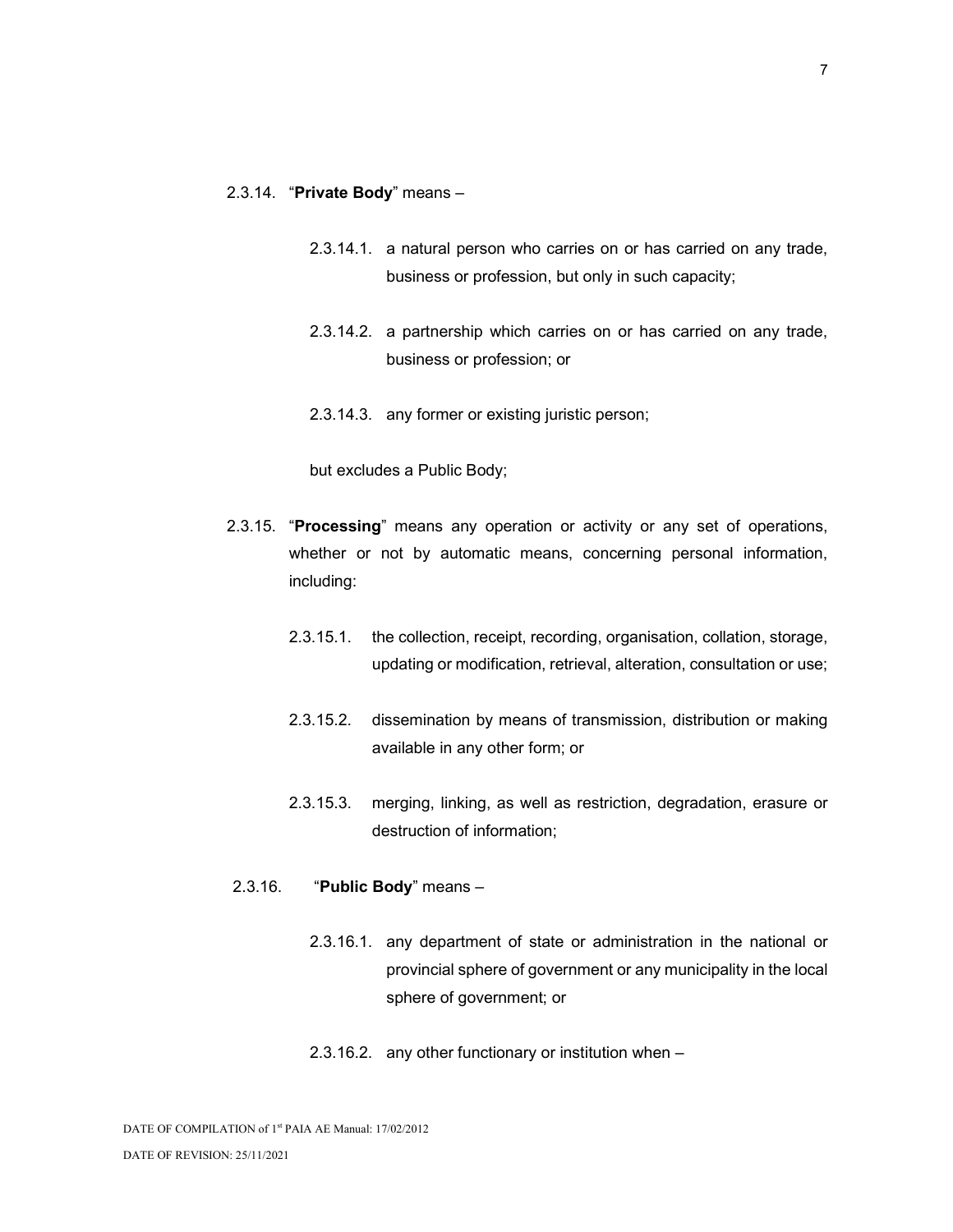- 2.3.16.2.1. exercising a power or performing a duty in terms of the Constitution or a provincial constitution; or
- 2.3.16.2.2. exercising a public power or performing a public function in terms of any legislation;
- 2.3.17. "Record" of, or in relation to, a public or private body, means any recorded information –
	- 2.3.17.1. regardless of form or medium;
	- 2.3.17.2. in the possession or under the control of that public or private body, respectively; and
	- 2.3.17.3. whether or not it was created by that public or private body, respectively;
- 2.3.18. "Regulator" means the Information regulator established in terms of POPI to regulate affairs in terms of PAIA and POPI;
- 2.3.19. "Request" means a request for access to a Record or Association information;
- 2.3.20. "Requester" in relation to  $-$ 
	- 2.3.20.1. a Public Body means
		- 2.3.20.1.1. any person (other than a public body contemplated in paragraphs 2.3.16.1 or 2.3.16.2.1 of the definition of Public Body, or an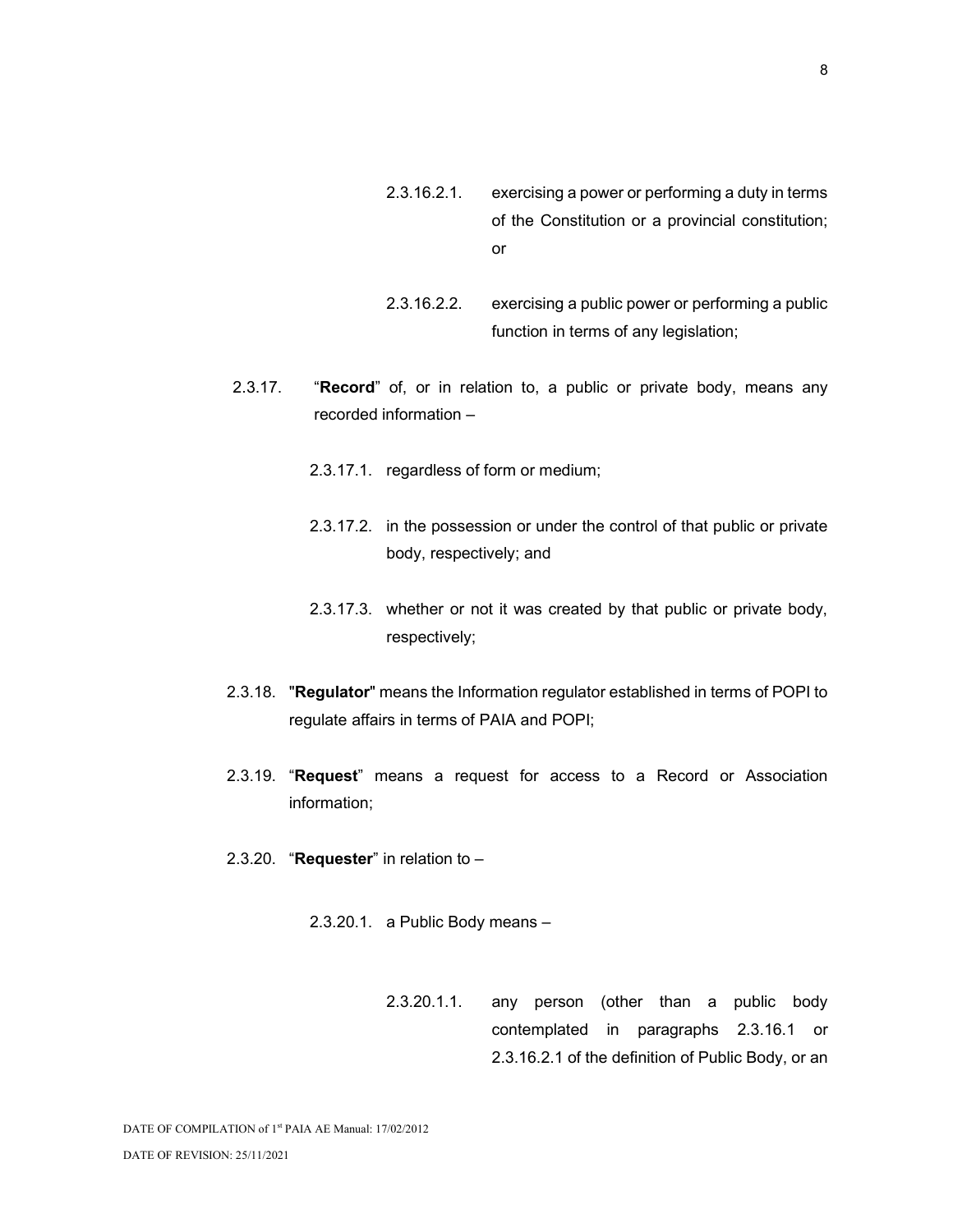official thereof) making a request for access to a record of a public body; or

2.3.20.1.2. a person acting on behalf of the person referred to in paragraph 2.3.20.1.1;

- 2.3.20.2. a Private Body means
	- 2.3.20.2.1. any person, including, but not limited to, a public body or an official thereof, making a request for access to a record of that private body; or
	- 2.3.20.2.2. a person acting on behalf of the person contemplated in paragraph 2.3.20.2.1;
- 2.3.21. "SAHRC" means the South African Human Rights Commission;
- 2.3.22. "Third Party" in relation to a request for access to  $-$ 
	- 2.3.22.1. a record of a Public Body, means any person (including, but not limited to, the government of a foreign state, an international organisation or an organ of that government or organisation) other than –
		- 2.3.22.1.1. the Requester concerned; and
		- 2.3.22.1.2. a Public Body; or
	- 2.3.22.2. a record of a Private Body, means any person (including, but not limited to, a Public Body) other than the Requester,

but, for the purposes of sections 34 and 63 of PAIA, the reference to "person" in paragraphs 2.3.22.1 and 2.3.22.2 must be construed as a reference to a natural person;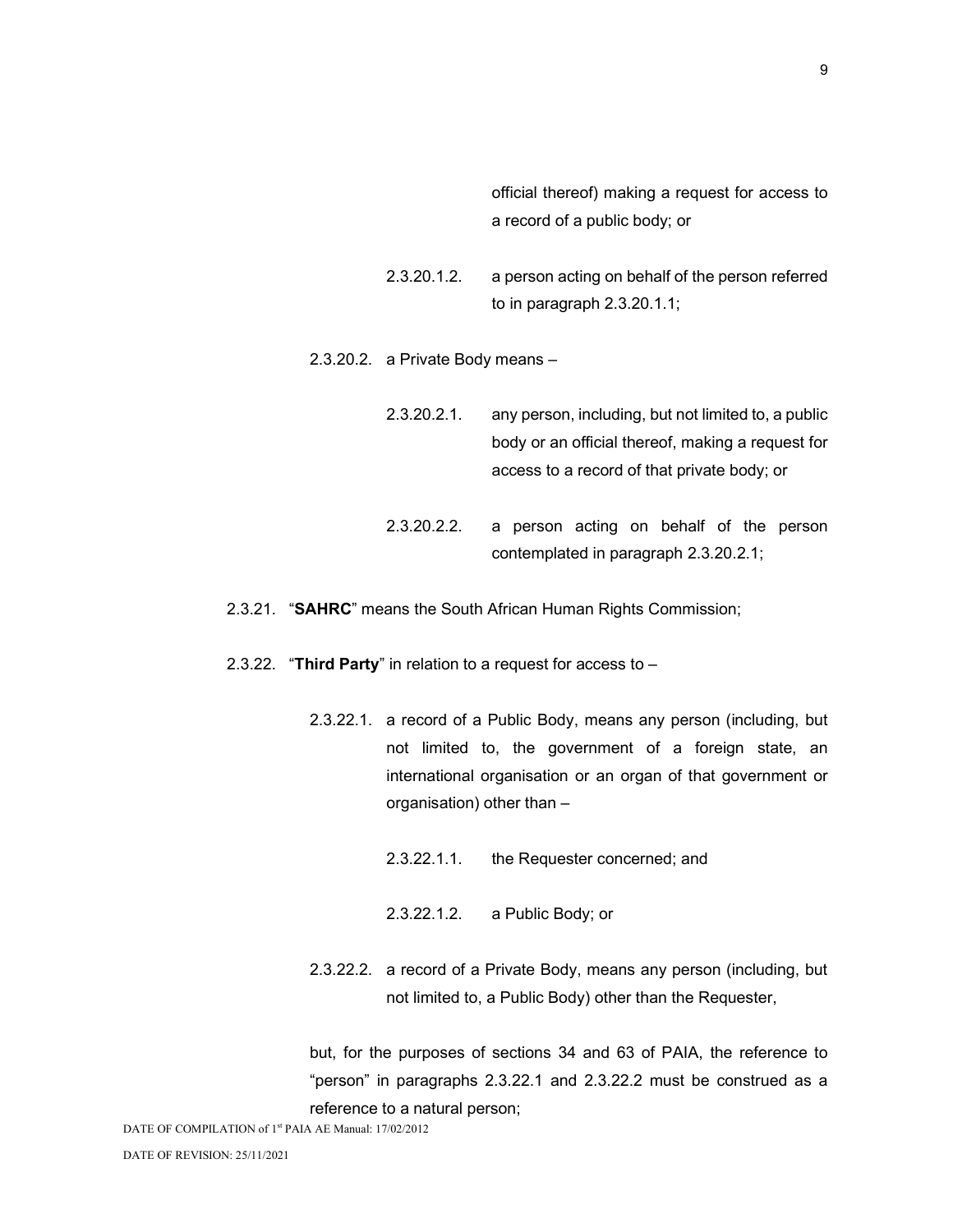2.3.23. "Working Days" means any days other than Saturdays, Sundays or public holidays, as defined in section 1 of the Public Holidays Act, 1994 (Act 36 of 1994).

## 3. CONTACT DETAILS:

| 3.1. | Registered Name:            | <b>AFRICAN ENTERPRISE</b>                                                                  |
|------|-----------------------------|--------------------------------------------------------------------------------------------|
| 3.2. | <b>Registration Number:</b> | 007-107 NPO                                                                                |
| 3.3. | <b>Trading Name:</b>        | <b>AFRICAN</b><br><b>SOUTH</b><br><b>ENTERPRISE</b><br><b>AFRICA</b><br><b>ASSOCIATION</b> |
| 3.4. | Head of Body:               | <b>THEUNIS KONRAD PAUW</b>                                                                 |
| 3.5. | Information Officer:        | <b>STUART FREDRICK HIND</b>                                                                |
| 3.6. | <b>Physical Address:</b>    | 1 NONSUCH ROAD, TOWN BUSH VALLEY,<br>PIETERMARITZBURG, 3201                                |
| 3.7  | Postal Address:             | <b>PO BOX 13140 CASCADES 3202</b>                                                          |
| 3.8  | Telephone Number:           | +27 33 347 1911                                                                            |
| 3.9  | Email Address:              | aesa@ae.org.za                                                                             |
| 3.10 | Other Offices:              | <b>NONE</b>                                                                                |
| 3.11 | <b>Website Address:</b>     | www.ae.org.za                                                                              |

## 4. NATURE OF BUSINESS AND STRUCTURE:

DATE OF COMPILATION of 1st PAIA AE Manual: 17/02/2012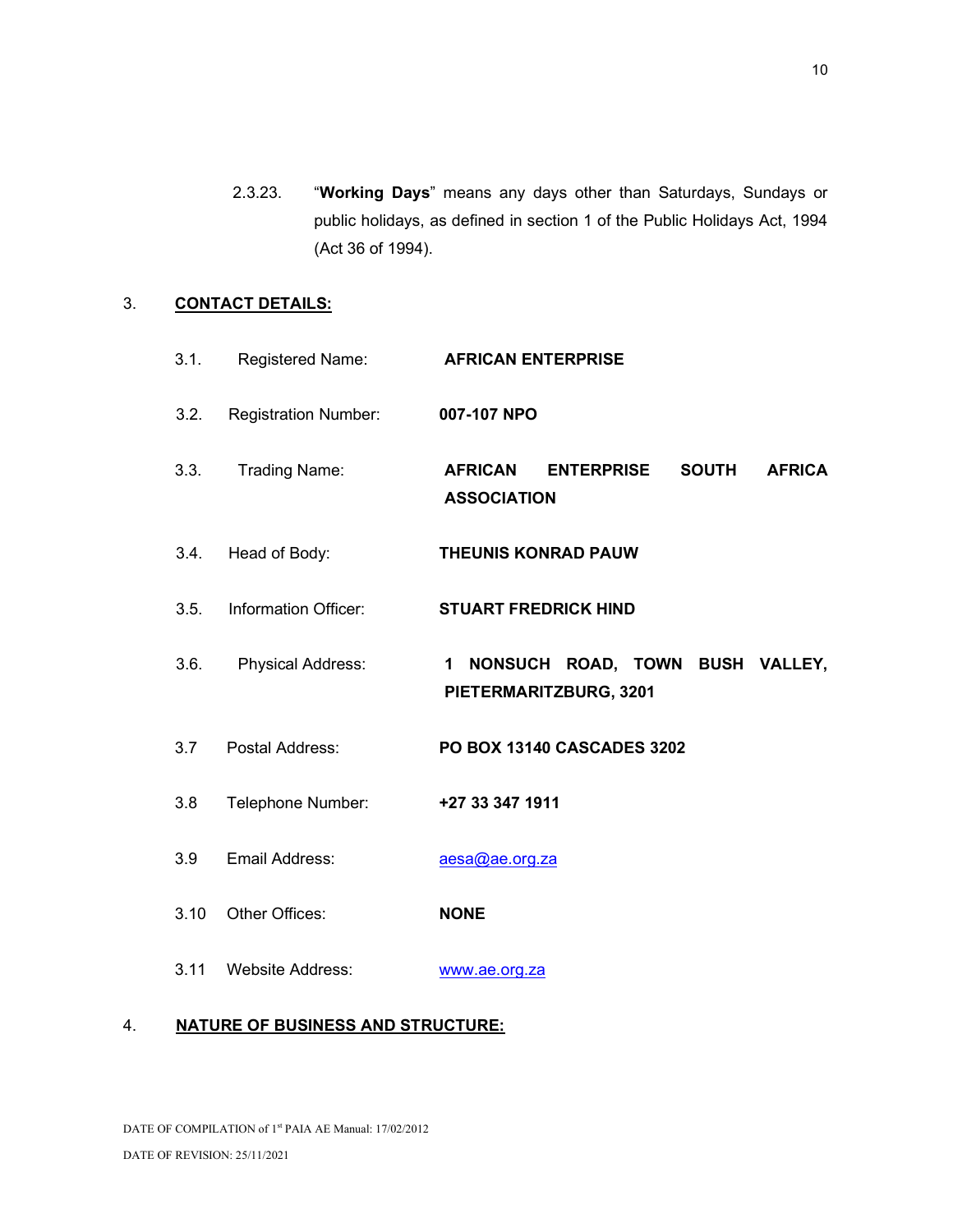4.1. Nature of Business: African Enterprise is a para church non-profit organisation concerned with Christian Evangelism primarily and supported by activities in social action, reconciliation and Leadership development.

## 5. GUIDE REFERRED TO IN SECTION 10 OF PAIA:

- 5.1. The SAHRC has published a guide, as prescribed by section 10 of PAIA, to assist members of the public as well as Private and Public Bodies with accessing information and Records.
- 5.2. The guide is available from the Information Regulator at:
	- 5.2.1. The PAIA Unit
	- 5.2.2. Physical Address: JD House, 27 Stiemens Street, Braamfontein, Johannesburg
	- 5.2.3. Website Address: www.inforegulator.org.za
	- 5.2.4. Email Address: enquiries@inforegulator.org.za

## 6. APPLICABLE LEGISLATION:

6.1 Legislation applicable to the Association: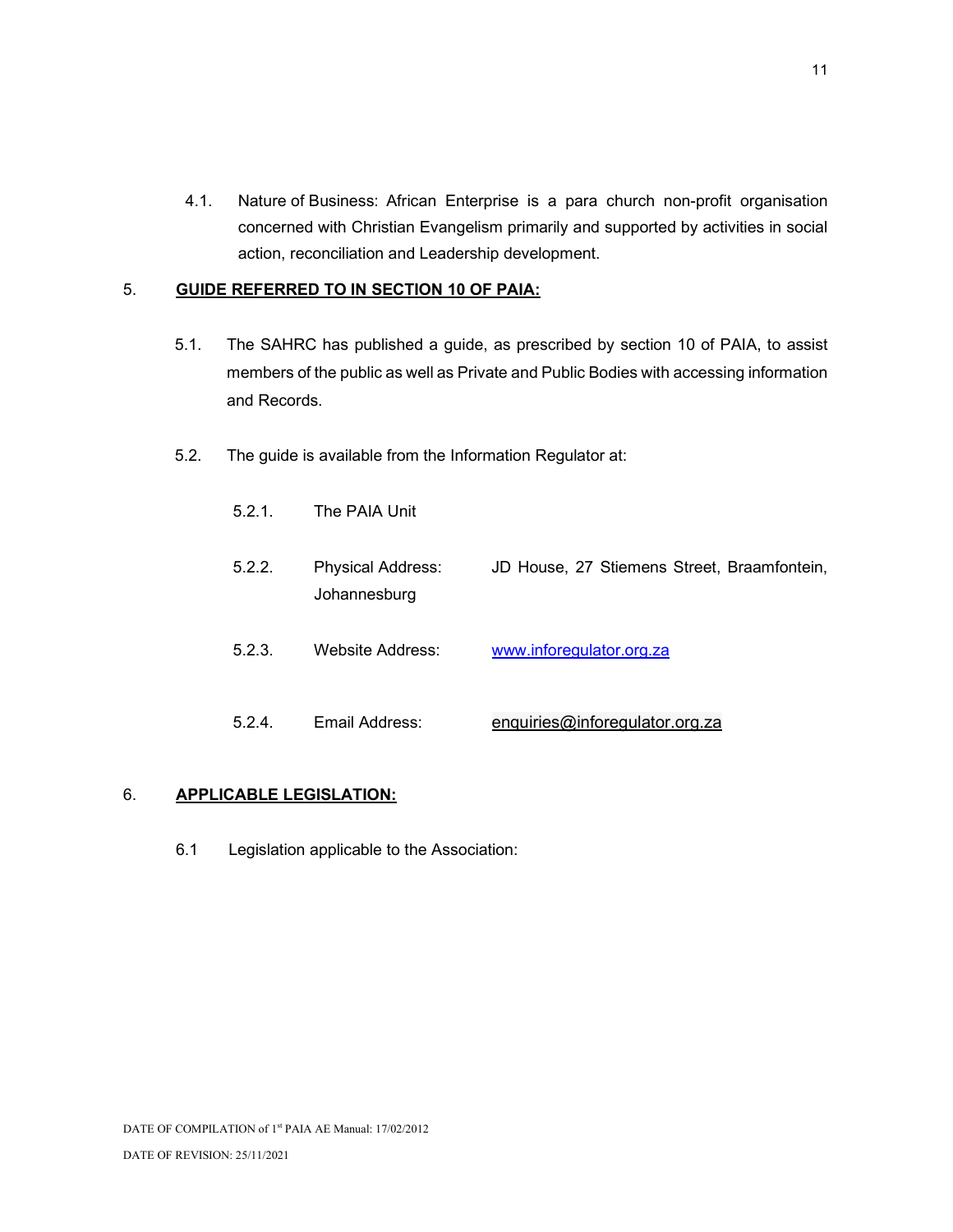| No             | <b>Ref</b>     | Act                                                                      | Mark (x) if<br>applicable |
|----------------|----------------|--------------------------------------------------------------------------|---------------------------|
| 1              | No 61 of 1973  | <b>Companies Act</b>                                                     | X                         |
| 2              | No 71 of 2008  | <b>Companies Act</b>                                                     | <b>X</b>                  |
| 3              | No 98 of 1978  | Copyright Act                                                            | X                         |
| 4              | No 55 of 1998  | <b>Employment Equity Act</b>                                             | X                         |
| 5              | No 56 of 1962  | Income Tax Act                                                           | X                         |
| 6              | No 66 of 1995  | <b>Labour Relations Act</b>                                              | x                         |
| $\overline{7}$ | No 89 of 1991  | Value Added Tax Act                                                      | X                         |
| 8              | No 37 of 2002  | <b>Financial Advisory and Intermediary Services</b>                      |                           |
|                |                | Act                                                                      |                           |
| 9              | No 38 of 2001  | <b>Financial Intelligence Centre Act</b>                                 |                           |
| 10             | No 75 of 1997  | <b>Basic Conditions of Employment Act</b>                                | X                         |
| 11             | No 71 of 1997  | Nonprofit Organisations Act                                              | <b>X</b>                  |
| 12             | No 25 of 2002  | <b>Electronic Communications and Transactions</b>                        | X                         |
|                |                | Act                                                                      |                           |
| 13             | No 2 of 2000   | Promotion of Access of Information Act                                   | X                         |
| 14             | No 4 of 2013   | Protection of Personal Information Act                                   | x                         |
| 15             | No 63 of 2001  | Unemployment Insurance Act                                               | X                         |
| 16             | No 68 of 2008  | <b>Consumer Protection Act</b>                                           | X                         |
| 17             | No 130 of 1993 | Compensation for Occupational Injuries and<br><b>Health Diseases Act</b> | X                         |
|                |                |                                                                          |                           |

## 7. SCHEDULE OF RECORDS SUBJECT TO SECTION 8 REQUEST:

- 7.1. Records that require Request in terms of PAIA:
	- 7.1.1. Association records:
		- 7.1.1.1. Documents of Incorporation;
		- 7.1.1.2. Constitution
		- 7.1.1.3. Minutes of Meetings of Directors;
		- 7.1.1.4. Records relating to the appointment of directors, auditors, secretary, public officer and other officer;
		- 7.1.1.5. Statutory registers, records and/or other documents;
	- 7.1.2. Income Tax Act records:

DATE OF COMPILATION of 1<sup>st</sup> PAIA AE Manual: 17/02/2012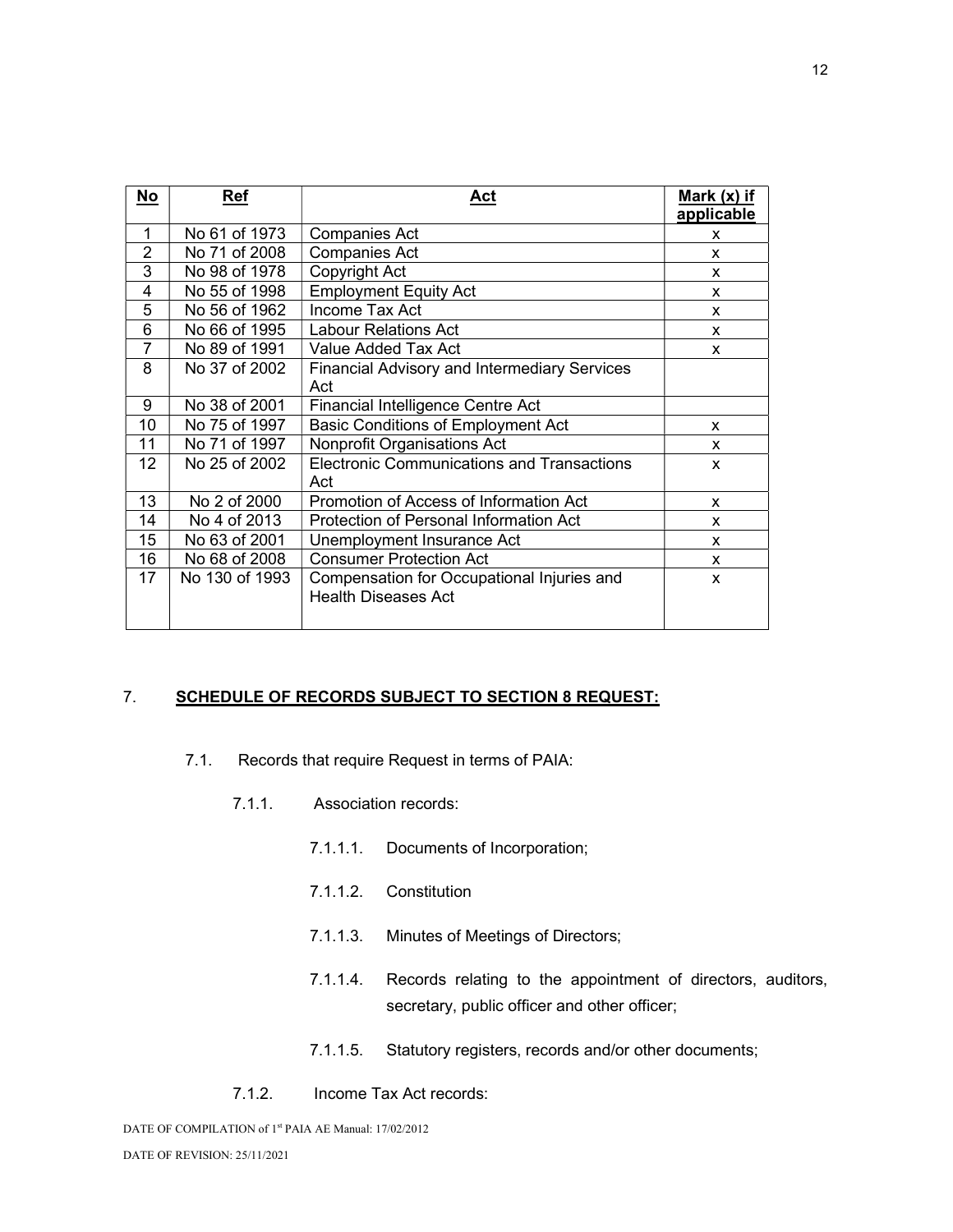- 7.1.2.1. Paye-as-you-earn (PAYE) records;
- 7.1.2.2. All documents relating to levies;
- 7.1.2.3. Payments to the South African Revenue Services (SARS) on behalf of employees and/or staff;

#### 7.1.3. Other:

- 7.1.3.1. Computer software and licenses;
- 7.1.3.2. Annual financial records;
- 7.1.3.3. Records relating to clients, employees, partners, insurance, suppliers etc.;
- 7.1.3.4. Correspondence with clients, employees, partners, insurance, suppliers etc.;
- 7.1.3.5. Personnel documents and records;
- 7.1.3.6. Personal information in general; and
- 7.1.3.7. Specific personal information;
- 7.1.3.8. Privileged and confidential information;
- 7.1.3.9. Information after commencement of civil or criminal proceedings.

#### 8. FORM OF REQUEST AND PROCEDURE TO REQUEST:

8.1. A Request for access to Association information and Records that are not freely available in the public domain can be made to the Information Officer referred to in paragraph 3.5 above. In this regard, the Requester must complete and sign the prescribed request form (Annexure 1) and forward same to the Association Information Officer.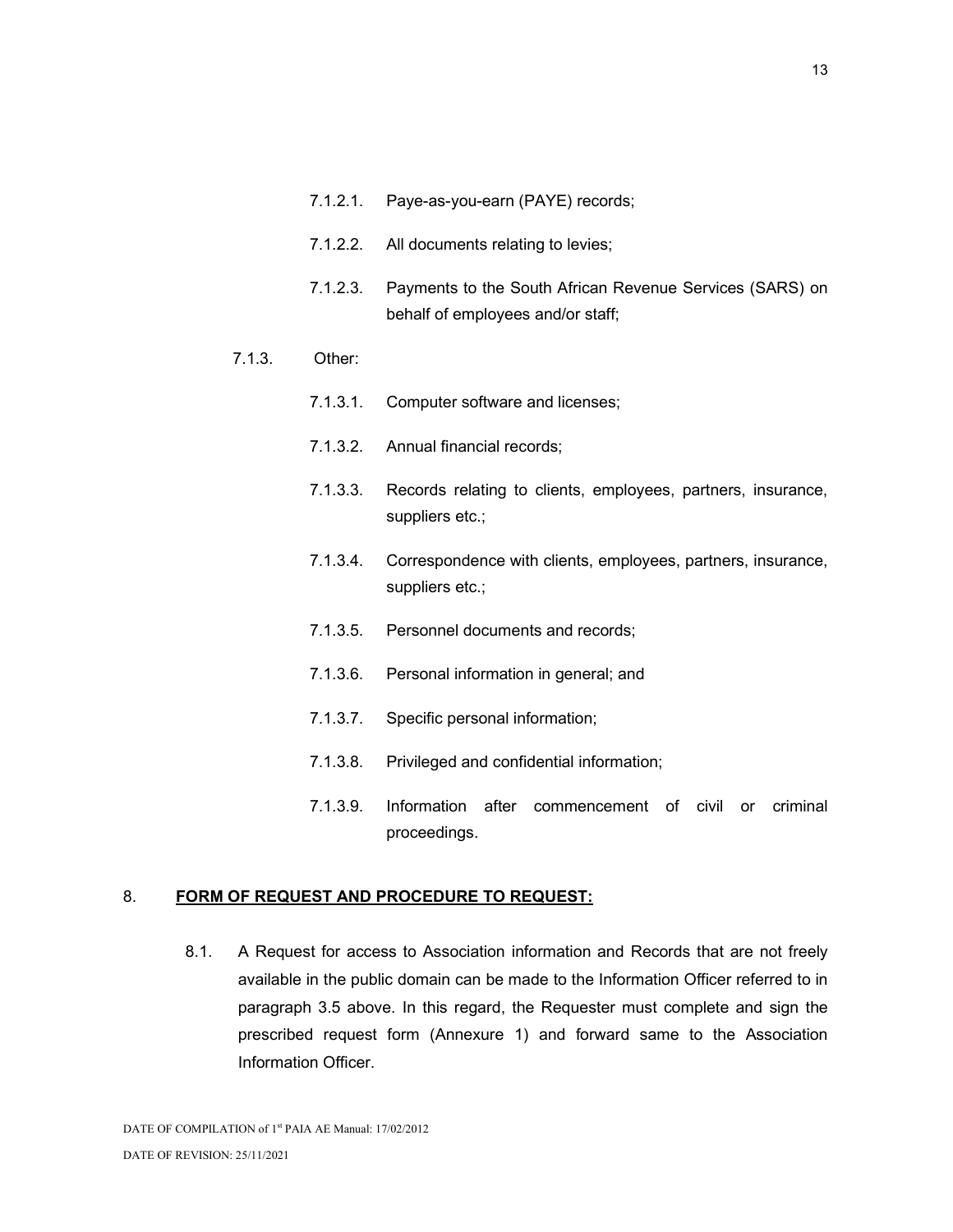- 8.2. The Association may refer the Request back to the Requester and insist that the prescribed request form (Annexure 1) be used and/or that any additional information, reasonably required by the Association, must be provided for the Association to make a decision to grant or refuse access.
- 8.3. If a Request is made on behalf of another Person, proof of the capacity in which such a Requester makes the Request must be submitted to the Association.
- 8.4. The Information Officer shall, in terms of section 56(1) of PAIA, notify the Requester in writing, as soon as reasonably possible but no later than 30 (thirty) Working Days from date of receipt of Annexure 1, of the Association's decision to grant or refuse access.
- 8.5. If the Request for access is granted, the notice referred to in paragraph 8.4 above must state the following:
	- 8.5.1. The Access Fee (if any) to be paid upon access;
	- 8.5.2. The form in which access shall be given; and
	- 8.5.3. that the Requester may lodge an application with a Court against the Access Fee to be paid or the form of access granted, and the procedure, including the period allowed, for lodging the application.
- 8.6. If the Request for access is refused, the notice referred to in paragraph 8.4 above must:
	- 8.6.1. state adequate reasons for the refusal, including the provisions of PAIA relied on;
	- 8.6.2. exclude, from any such reasons, any reference to the content of the Record; and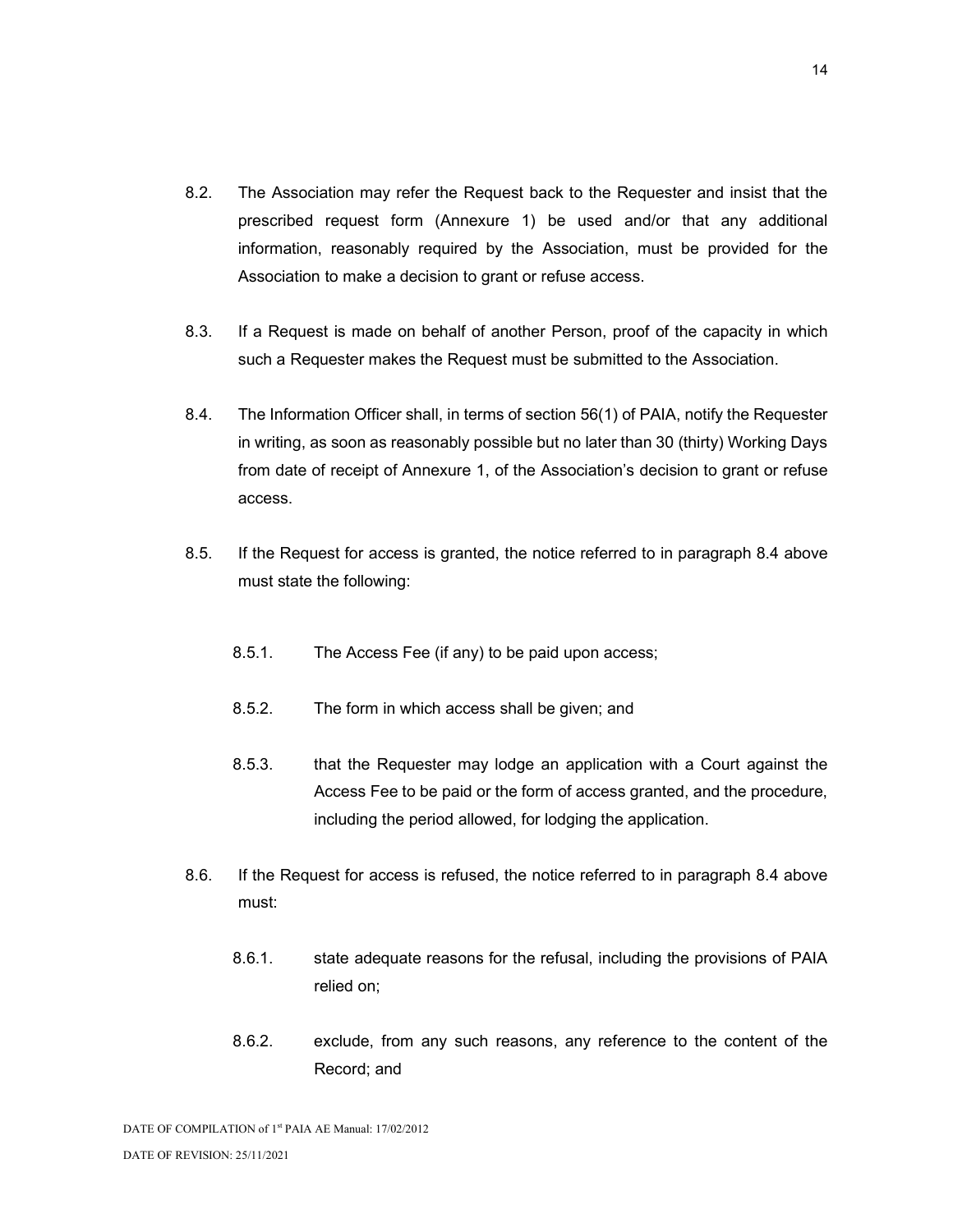- 8.6.3. state that the Requester may lodge an application with a Court against the refusal of the request, and the procedure (including the period) for lodging the application.
- 8.7. The Information Officer, to whom a Request for access has been made, may in terms of section 57 of PAIA extend the period of 30 Working Days, referred to in paragraph 8.4 above (referred to as the 'original period'), once for a further period of not more than 30 Working Days, if:
	- 8.7.1. the Request is for a large number of Records or requires a search through a large number of Records and compliance with the original period would unreasonably interfere with the activities of the Association;
	- 8.7.2. the Request requires a search for Records in, or collection thereof, from an office of the Association not situated in the same town or city as the office of the Information Officer and which search cannot reasonably be completed within the original period;
	- 8.7.3. consultation among divisions of the Association or with another private body is necessary or desirable to decide upon the Request that cannot reasonably be completed within the original period;
	- 8.7.4. more than one of the circumstances contemplated in paragraphs 8.7.1, 8.7.2 and 8.7.3 above exist in respect of the Request making compliance with the original period not reasonably possible; or
	- 8.7.5. the Requester consents in writing to such extension.
- 8.8. If a period is extended in terms of paragraph 8.7 above, the Information Officer must, as soon as reasonably possible, but in any event within 30 Working Days, after the Request is received, notify the Requester of that extension, the period of the extension and the reasons for the extension.
- DATE OF COMPILATION of 1<sup>st</sup> PAIA AE Manual: 17/02/2012 8.9. The notice in terms of paragraph 8.7 above, must state: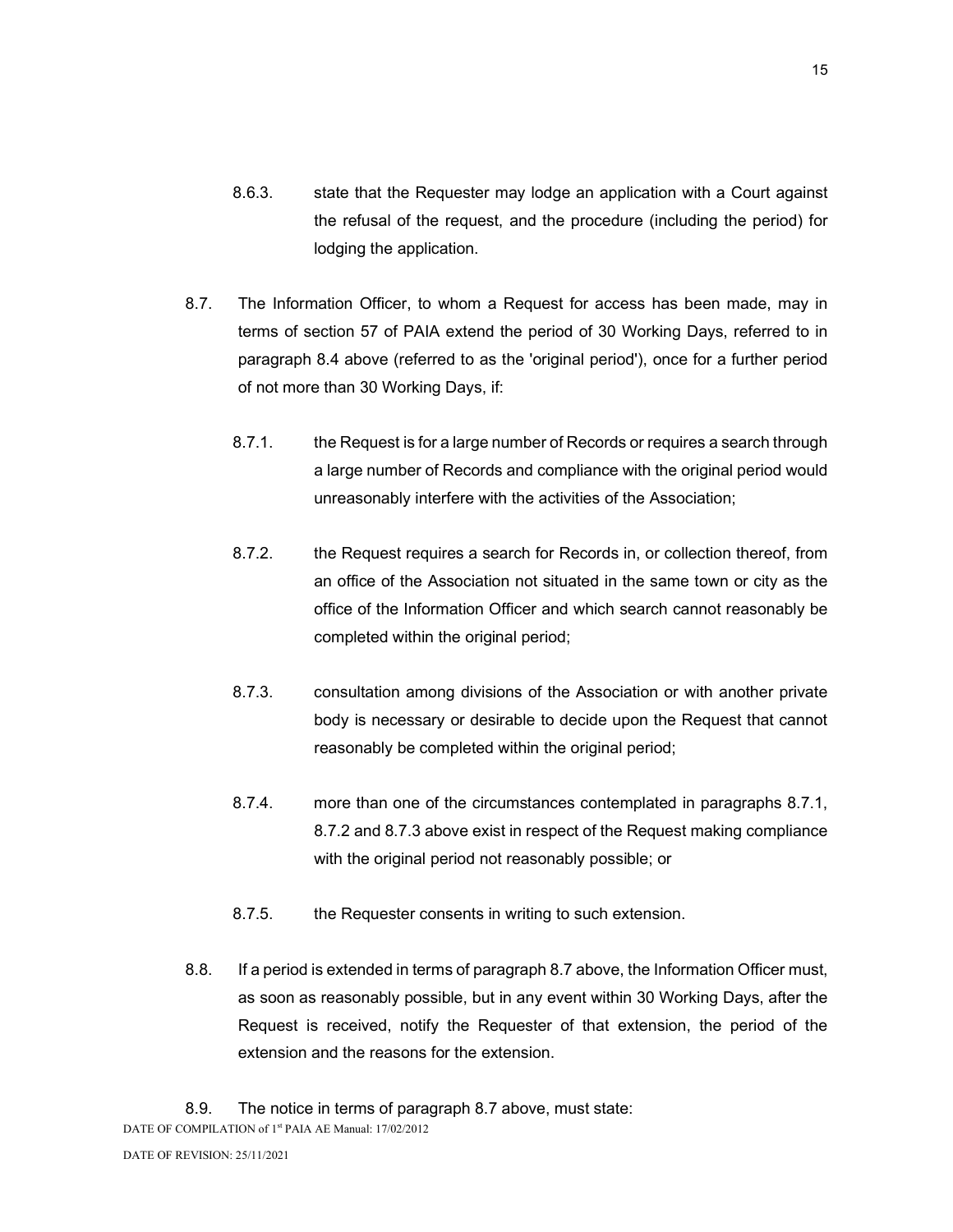- 8.9.1. The period of the extension;
- 8.9.2. adequate reasons for the extension, including the provisions of PAIA relied upon; and
- 8.9.3. that the Requester may lodge an application with a Court against the extension, and the procedure including the period for lodging the application.
- 8.10. If the Association fails to give a decision, on a Request for access, to the Requester concerned within the period contemplated in paragraph 8.4 above, the Association is regarded as having refused the Request in terms of section 58 of PAIA.

## 9. GROUNDS FOR REFUSAL:

- 9.1. The Association must refuse a Request for access to a Record of the Association if its disclosure would involve the unreasonable disclosure of Personal Information about a Third party, including a deceased individual.
- 9.2. A Record may not be Refused in terms of paragraph 9.1 above insofar as it consists of information:
	- 9.2.1. about an individual who has consented in terms of section 72 of PAIA or otherwise in writing to its disclosure to the Requester concerned;
	- 9.2.2. already publicly available;
	- 9.2.3. that was given to the Association by the individual to whom it relates and the individual was informed by or on behalf of the Association, before it is given, that the information belongs to a class of information that would or might be made available to the public;
	- 9.2.4. about an individual's physical or mental health, or well-being, who is under the care of the Requester and who is:

DATE OF COMPILATION of 1<sup>st</sup> PAIA AE Manual: 17/02/2012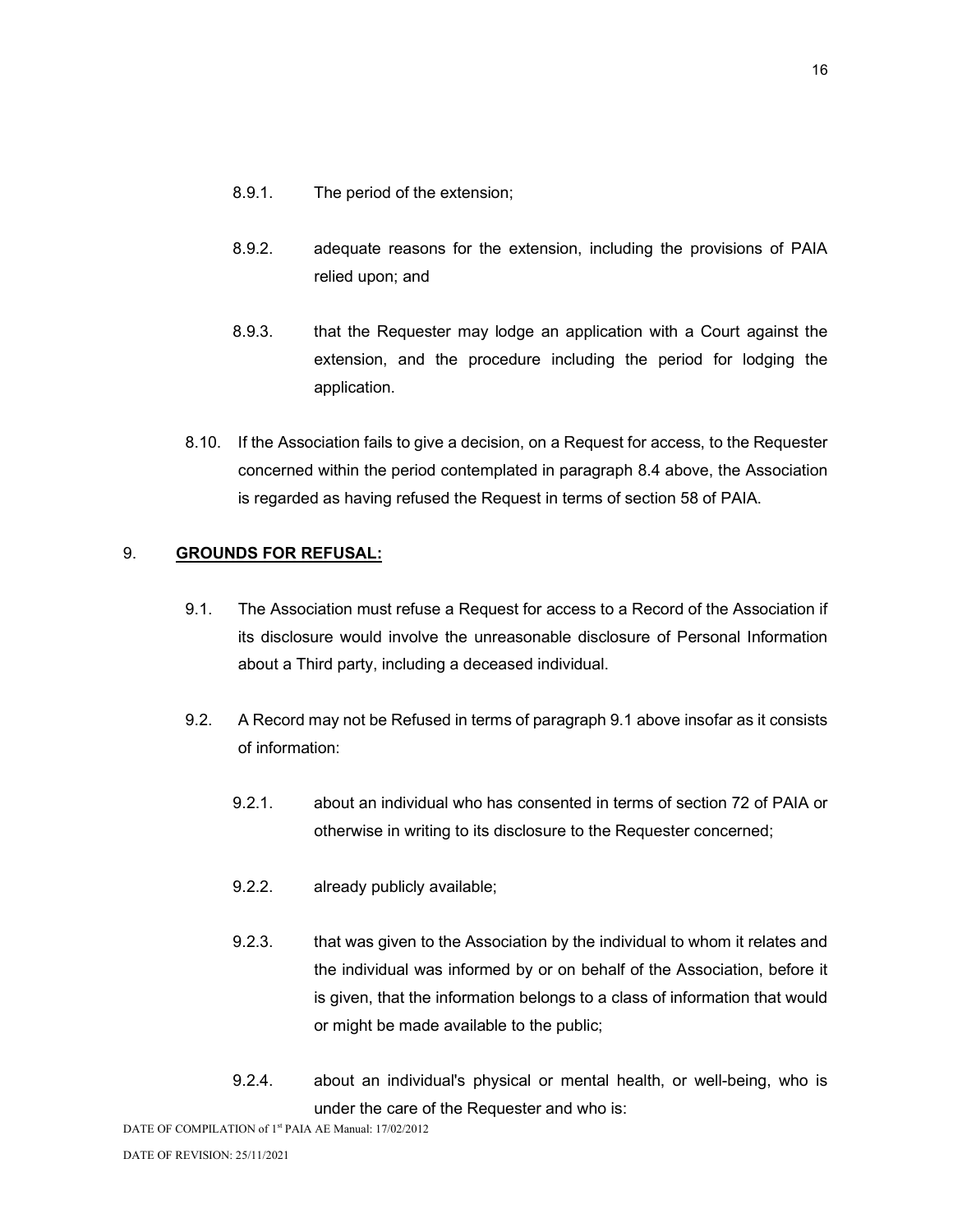- 9.2.4.1. under the age of 18 years; or
- 9.2.4.2. incapable of understanding the nature of the Request,

and if giving access would be in the individual's best interests;

- 9.2.5. about an individual who is deceased and the Requester is:
	- 9.2.5.1. the individual's next of kin; or
	- 9.2.5.2. making the Request with the written consent of the individual's next of kin; or
- 9.2.6. about an individual who is or was an official of a private body and which relates to the position or functions of the individual, including, but not limited to:
	- 9.2.6.1. the fact that the individual is or was an official of that private body;
	- 9.2.6.2. the title, work address, work phone number and other similar particulars of the individual;
	- 9.2.6.3. the classification, salary scale or remuneration and responsibilities of the position held or services performed by the individual; and
	- 9.2.6.4. the name of the individual on a Record prepared by the individual in the course of employment.
- 9.3. The Association must refuse a Request for access to a Record of the Association if the record contains:

DATE OF COMPILATION of 1<sup>st</sup> PAIA AE Manual: 17/02/2012 9.3.1. trade secrets of a Third Party;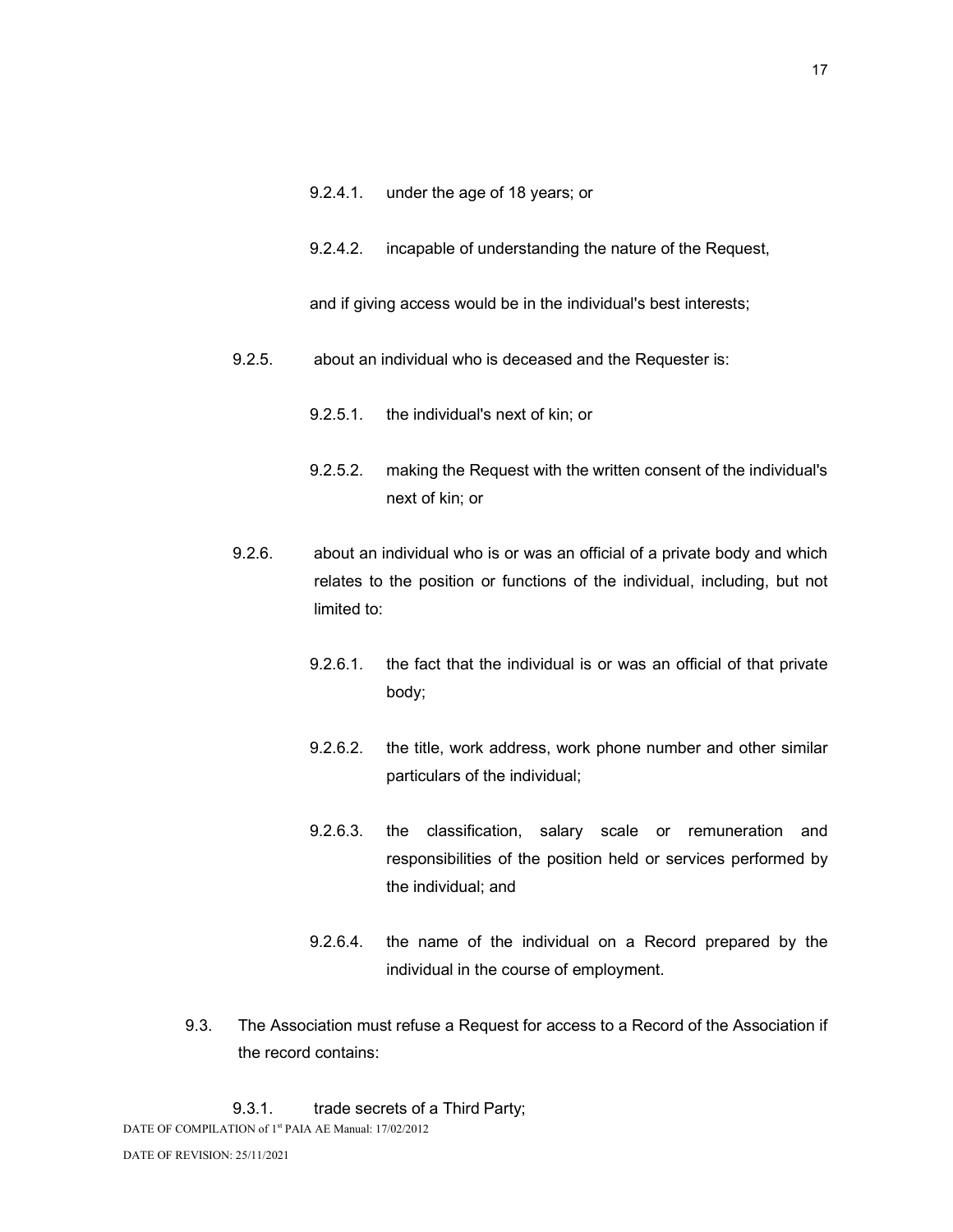- 9.3.2. financial, commercial, scientific or technical information, other than trade secrets, of a Third Party, the disclosure of which would be likely to cause harm to the commercial or financial interests of that Third Party; or
- 9.3.3. information supplied in confidence by a Third Party, the disclosure of which could reasonably be expected:
	- 9.3.3.1. to put that Third Party at a disadvantage in contractual or other negotiations; or
	- 9.3.3.2. to prejudice that Third Party in commercial competition.
- 9.3.4. A Record may not be Refused in terms of paragraph 9.3 above insofar as it consists of information about:
	- 9.3.4.1. a Third Party who has consented in terms of section 72 of PAIA or otherwise in writing to its disclosure to the Requester concerned;
	- 9.3.4.2. the results of any product or environmental testing or other investigation supplied by a Third Party or the results of any such testing or investigation carried out by or on behalf of a Third Party and its disclosure would reveal a serious public safety or environmental risk.
- 9.3.5. For the purposes of paragraph 9.3.4.2 above, the results of any product or environmental testing or other investigation do not include the results of preliminary testing or other investigation conducted for the purpose of developing methods of testing or other investigation.
- 9.4. The Association must refuse a Request for access to a Record of the Association if its disclosure would constitute an action for breach of a duty of confidence owed to a Third Party in terms of an agreement.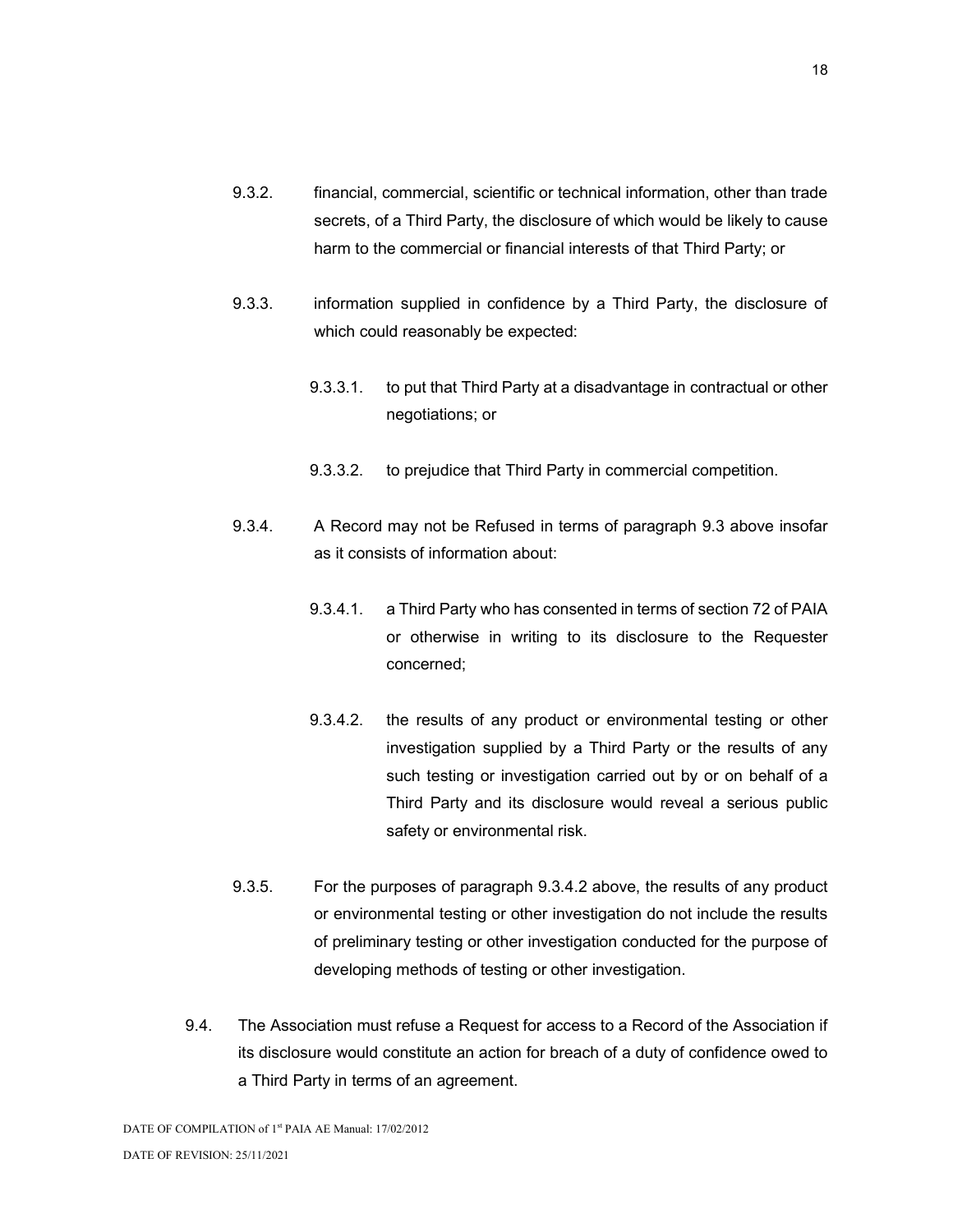- 9.5. The Association:
	- 9.5.1. must refuse a Request for access to a Record of the Association if its disclosure could reasonably be expected to endanger the life or physical safety of an individual; or
	- 9.5.2. may refuse a Request for access to a Record of the Association if its disclosure would be likely to prejudice or impair:
		- 9.5.2.1. the security of:
			- 9.5.2.1.1. a building, structure or system, including, but not limited to, a computer or communication system;
			- 9.5.2.1.2. a means of transport; or
			- 9.5.2.1.3. any other property; or
		- 9.5.2.2. methods, systems, plans or procedures for the protection of:
			- 9.5.2.2.1. an individual in accordance with a witness protection scheme;
			- 9.5.2.2.2. the safety of the public, or any part of the public; or
			- 9.5.2.2.3. the security of property contemplated in paragraphs 9.5.2.1.1 to 9.5.2.1.3.
- 9.6. The Association must refuse a Request for access to a Record of the Association if the Record is privileged from production in legal proceedings unless the person entitled to the privilege has waived the privilege.

DATE OF COMPILATION of 1<sup>st</sup> PAIA AE Manual: 17/02/2012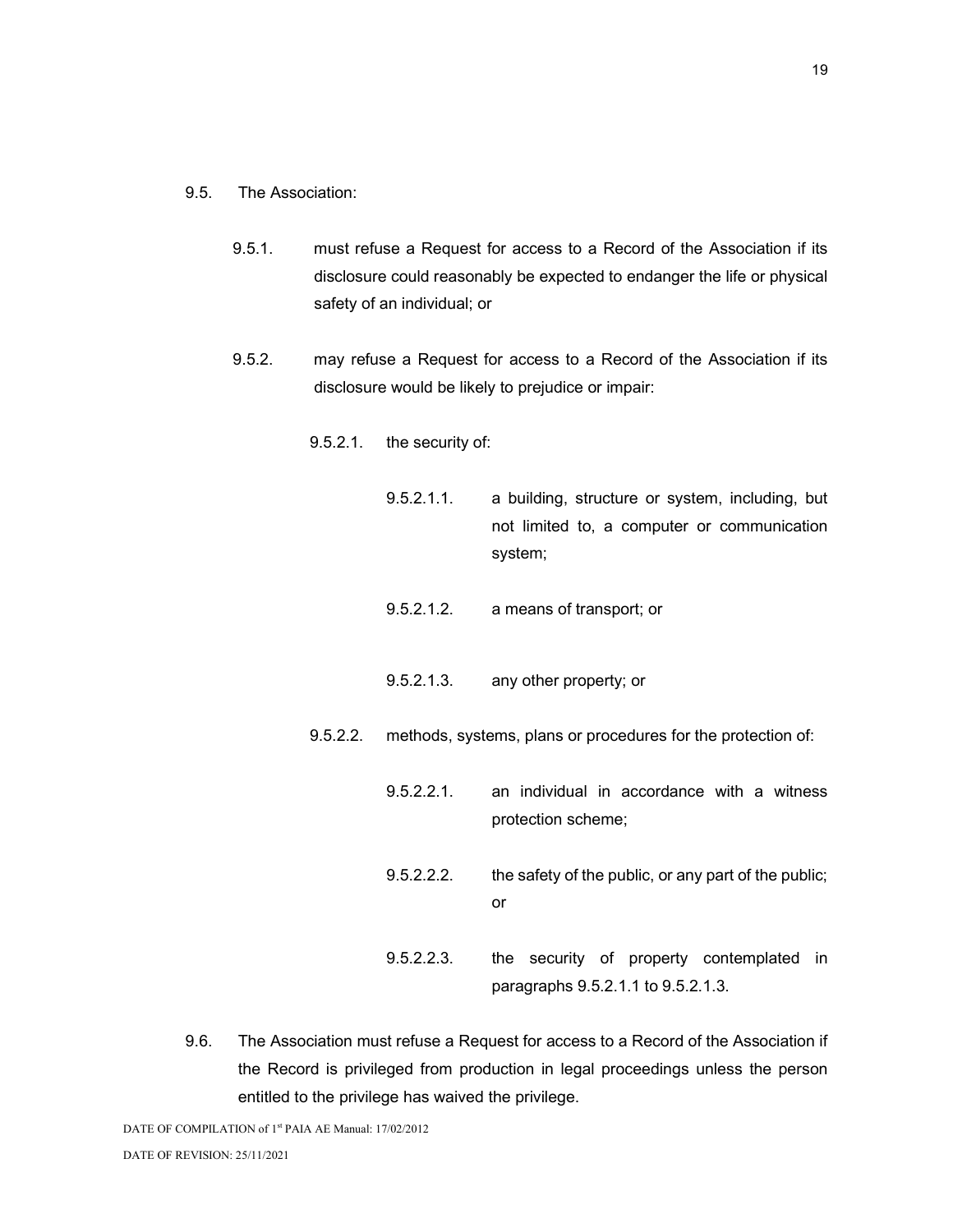- 9.7. The Association may refuse a Request for access to a Record of the Association if the Record:
	- 9.7.1. contains trade secrets of the Association;
	- 9.7.2. contains financial, commercial, scientific or technical information, other than trade secrets, of the Association, the disclosure of which would be likely to cause harm to the commercial or financial interests of the Association;
	- 9.7.3. contains information, the disclosure of which could reasonably be expected:
		- 9.7.3.1. to put the Association at a disadvantage in contractual or other negotiations; or
		- 9.7.3.2. to prejudice the Association in commercial competition; or
	- 9.7.4. is a computer program, as defined in section 1(1) of the Copyright Act No. 98 of 1978, owned by the Association, except insofar as it is required to give access to a Record to which access is granted in terms of PAIA.
- 9.8. A Record may not be refused in terms of paragraph 9.7 above insofar as it consists of information about the results of any product or environmental testing or other investigation supplied by the Association or the results of any such testing or investigation carried out by or on behalf of the Association and its disclosure would reveal a serious public safety or environmental risk.
- 9.9. For the purposes of paragraph 9.8 above, the results of any product or environmental testing or other investigation do not include the results of preliminary testing or other investigation conducted for the purpose of developing methods of testing or other investigation.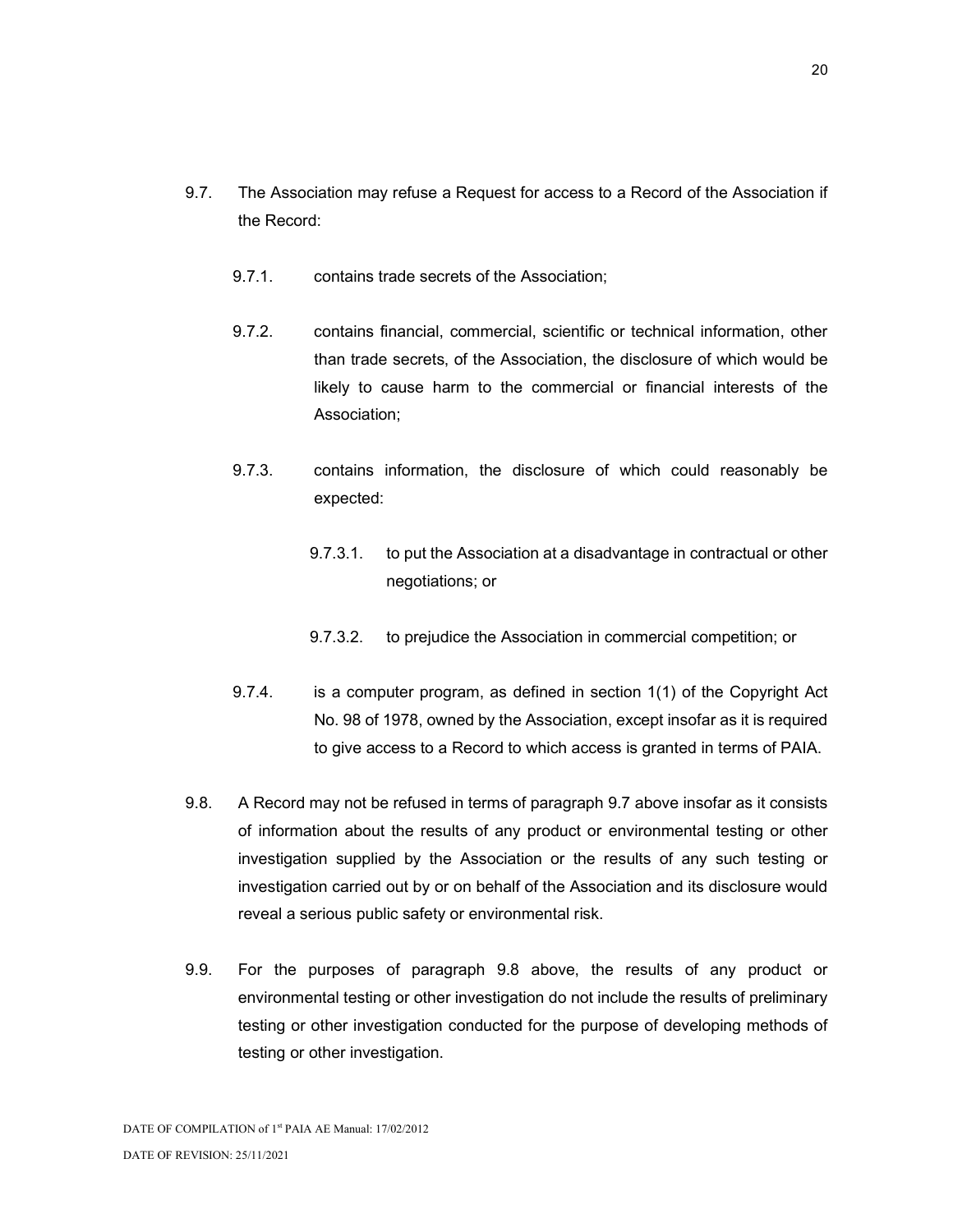- 9.10. The Association must refuse a Request for access to a Record of the Association if the Record contains information about research being or to be carried out by or on behalf of a Third Party, the disclosure of which would be likely to expose:
	- 9.10.1. the Third Party;
	- 9.10.2. a person that is or will be carrying out the research on behalf of the third party; or
	- 9.10.3. the subject matter of the research,

to serious disadvantage.

- 9.11. The Association may refuse a Request for access to a Record of the Association if the Record contains information about research being or to be carried out by or on behalf of the Association, the disclosure of which would be likely to expose:
	- 9.11.1. the Association;
	- 9.11.2. a person that is or will be carrying out the research on behalf of the Association; or
	- 9.11.3. the subject matter of the research,

to serious disadvantage.

- 9.12. Despite any other provisions mentioned above, the Association must grant a Request for access to a Record of the Association contemplated in paragraphs 9.1, 9.3, 9.4, 9.5.1 or 9.5.2, 9.6, 9.7 or 9.10 or 9.11 if:
	- 9.12.1. the disclosure of the Record would reveal evidence of: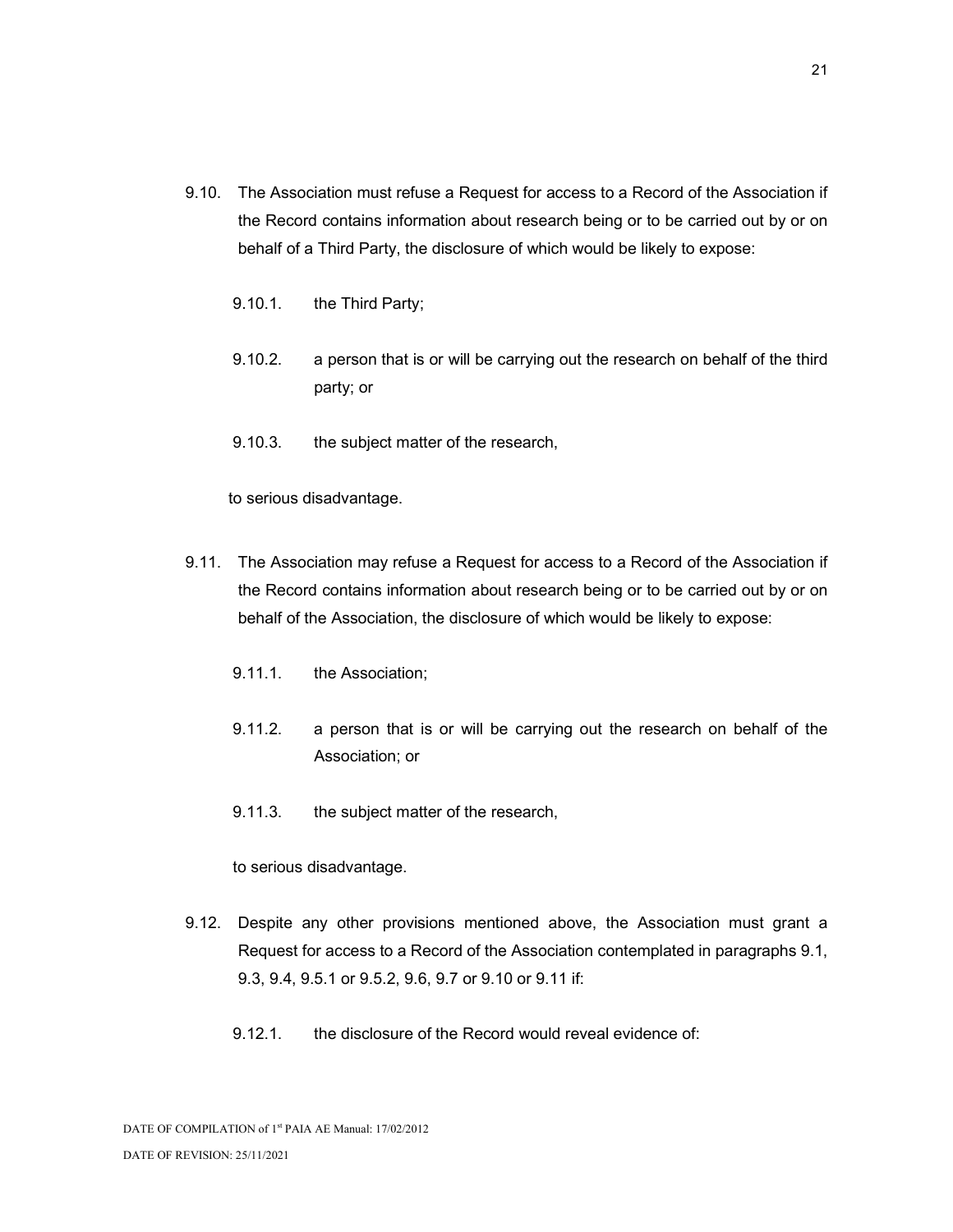- 9.12.1.1. a substantial contravention of, or failure to comply with, the law; or
- 9.12.1.2. imminent and serious public safety or environmental risk; and
- 9.12.2. the public interest in the disclosure of the Record clearly outweighs the harm contemplated in the provision in question.
- 9.13. The Association may refuse a Request for access to a Record of the Association in circumstances provided in other legislation, other than the grounds of refusal stipulated in PAIA.
- 9.14. The Association may refuse a Request for access to a Record of the Association in the event the Requester is not able to establish locus standi in terms of PAIA or cannot convince the Association of the right the Requester wants to protect or exercise.
- 9.15. Some information may be protected subject to an obligation of confidentiality by virtue of office, employment, profession, or legal provision, or established by a written agreement.

## 10. ACCESS TO HEALTH AND OTHER RECORDS

- 10.1. If the Association who grants a Request for access to a Record provided by a health practitioner in his or her capacity as such about the physical or mental health, or well-being:
	- 10.1.1. of the Requester; or
	- 10.1.2. if the Request has been made on behalf of the person to whom the record relates, of that person,

DATE OF COMPILATION of 1<sup>st</sup> PAIA AE Manual: 17/02/2012 is of the opinion that the disclosure of the Record to the relevant person might cause serious harm to his or her physical or mental health, or well-being, the Association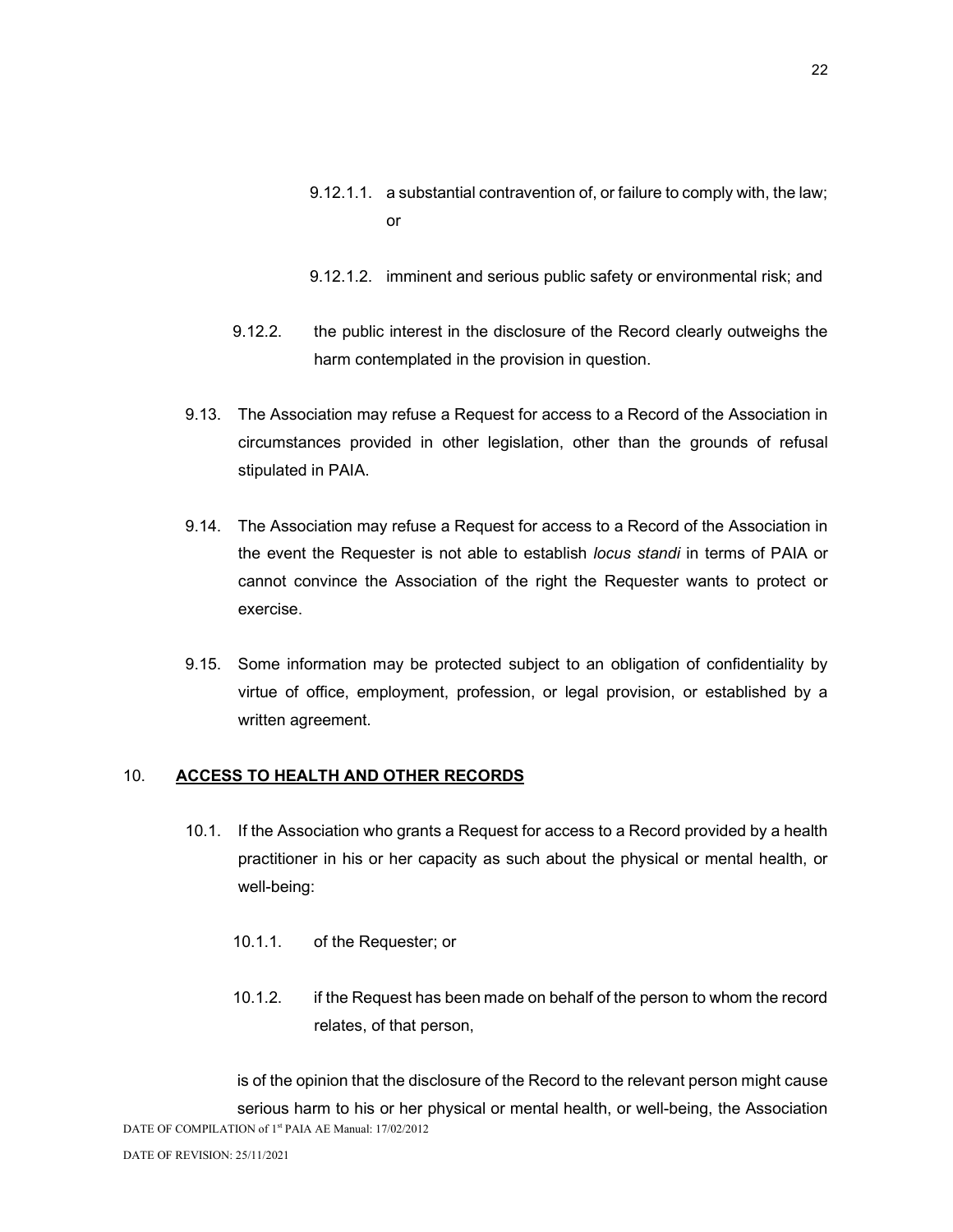may, before giving access, consult with a health practitioner who, subject to paragraph 10.2 below, has been nominated by the relevant person.

- 10.2. If the relevant person is:
	- 10.2.1. under the age of 16 years, a person having parental responsibilities for the relevant person must make the nomination contemplated in paragraph 10.1 above; or
	- 10.2.2. incapable of managing his or her affairs, a person appointed by the Court to manage those affairs must make that nomination.
- 10.3. If, after being given access to the Record concerned, the health practitioner consulted in terms of paragraph 10.1 above is of the opinion that the disclosure of the Record to the relevant person, would be likely to cause serious harm to his or her physical or mental health, or well-being, the Association may only give access to the Record if the Requester proves to the satisfaction of the Association that adequate provision is made for such counselling or arrangements as are reasonably practicable before, during or after the disclosure of the record to limit, alleviate or avoid such harm to the relevant person.
- 10.4. Before access to the Record is so given to the Requester, in terms of paragraph 10.3 above, the person responsible for such counselling or arrangements must be given access to the Record.

#### 11. LOST AND NONEXISTENT RECORDS:

- 11.1. In the event that:
	- 11.1.1. all reasonable steps have been taken to find a Record requested; and
	- 11.1.2. there are reasonable grounds for believing that the Record:

DATE OF COMPILATION of 1<sup>st</sup> PAIA AE Manual: 17/02/2012 11.1.2.1. is in the Association's possession but cannot be found; or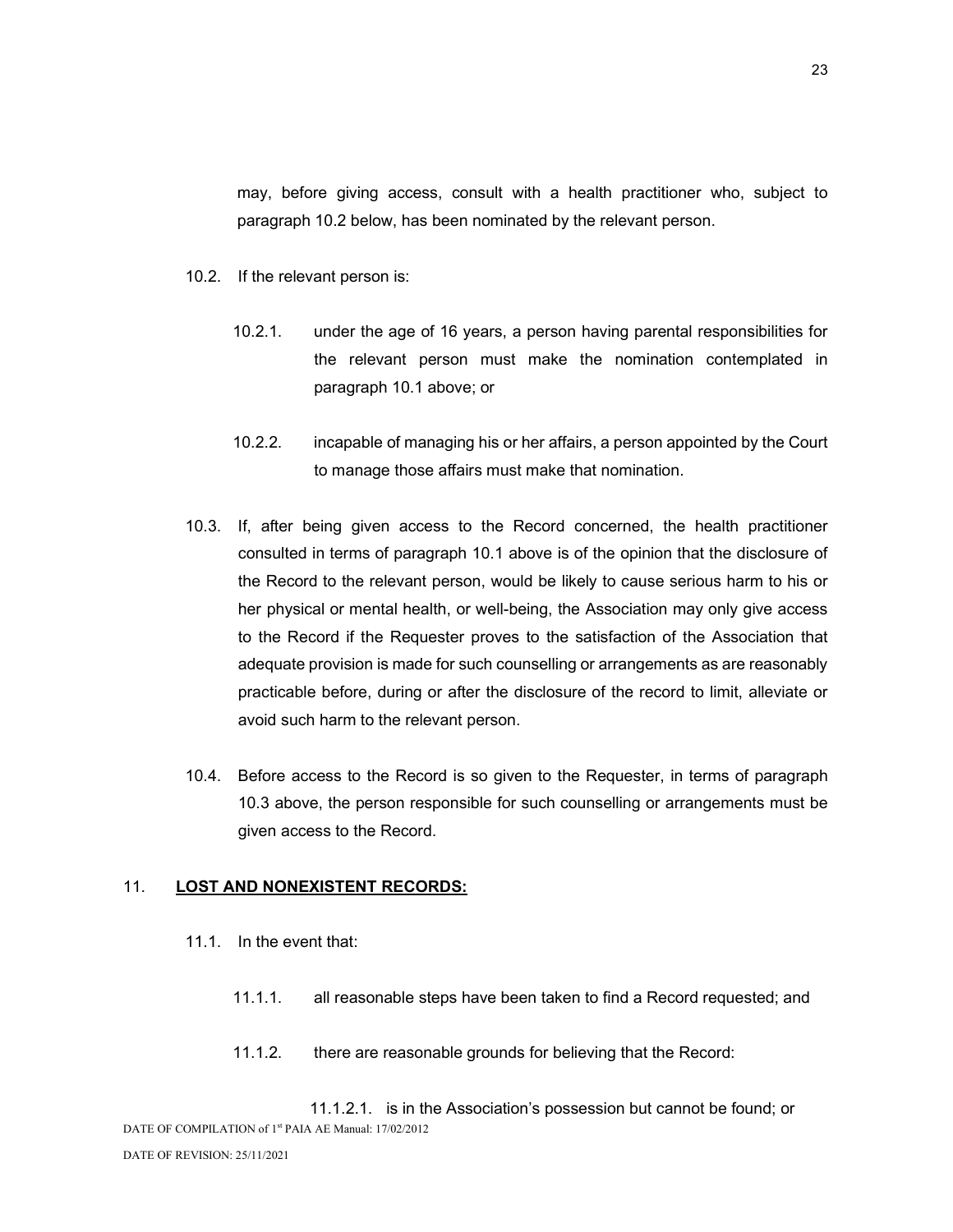11.1.2.2. does not exist;

- 11.1.3. the head of the Association must, by way of affidavit or affirmation, notify the Requester that it is not possible to give access to the Record.
- 11.2. The affidavit or affirmation referred to in paragraph 11.1.3 must give a full account of all steps taken to find the Record in question or to determine whether the Record exists including all communications with every person who conducted the search on behalf of the head.
- 11.3. For the purposes of PAIA, the notice in terms of paragraph 11.1.3 is to be regarded as a decision to refuse a Request for access to the Record concerned.
- 11.4. If, after notice is given in terms of paragraph 11.1.3, the Record in question is found, the Requester concerned must be given access to the Record unless access is refused on a ground for refusal.

## 12. SEVERABILITY:

- 12.1. If a Request for access is made to a Record of the Association containing information which may or must be refused, every part of the Record which does not contain and can be severed from any part that contains, and where such information can be deleted or redacted or removed, such information must be disclosed.
- 12.2. If a Request for access to a part of the Record is granted and the other part of the Record is refused, the procedure set out in paragraph 8.6 and paragraph 8.7 shall apply.

## 13. THIRD PARTY NOTICE AND INTERVENTION:

13.1. The Association considering a Request for access to a Record that might be a Record contemplated in paragraphs 9.1, 9.3, 9.4 or 9.10 above, must take all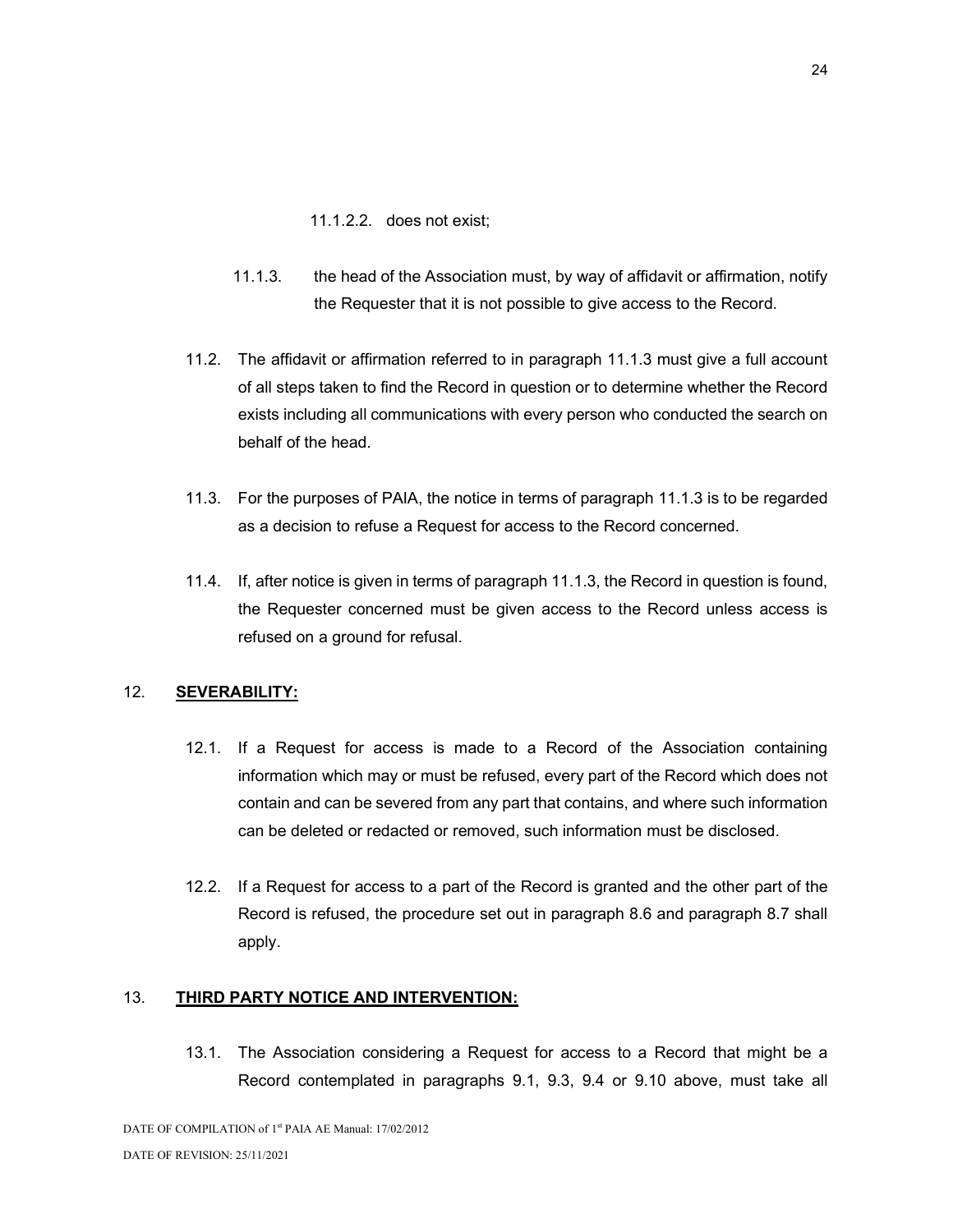reasonable steps to inform a Third Party to whom or which the Record relates, of the Request.

- 13.2. The Association must inform a Third Party in terms of paragraph 13.1 above:
	- 13.2.1. as soon as reasonably possible, but in any event within 21 Working Days after that Request is received; and
	- 13.2.2. by the fastest means reasonably possible.
- 13.3. When informing a Third Party in terms of paragraph 13.1 above, the Association must:
	- 13.3.1. state that the Association is considering a Request for access to a Record that might be a Record contemplated in paragraphs 9.1, 9.3, 9.4 or 9.10 above, as the case may be, and describe the content of the Record;
	- 13.3.2. furnish the name of the Requester;
	- 13.3.3. describe the provisions set out in paragraphs 9.1, 9.3, 9.4 or 9.10 above, as the case may be;
	- 13.3.4. in any case where the Association believes that the provisions set out in paragraph 9.12 above (section 70 of PAIA) might apply, describe those provisions, specify which of the circumstances referred to in paragraph 9.12.1 above (section 70 (a) of PAIA) in the opinion of the Association might apply and state the reasons why the Association is of the opinion that paragraph 9.12 (section 70 of PAIA) above might apply; and
	- 13.3.5. state that the Third Party may, within 21 Working Days after the Third Party is informed:
		- 13.3.5.1. make written or oral representations to the Association as to why the Request for access should be refused; or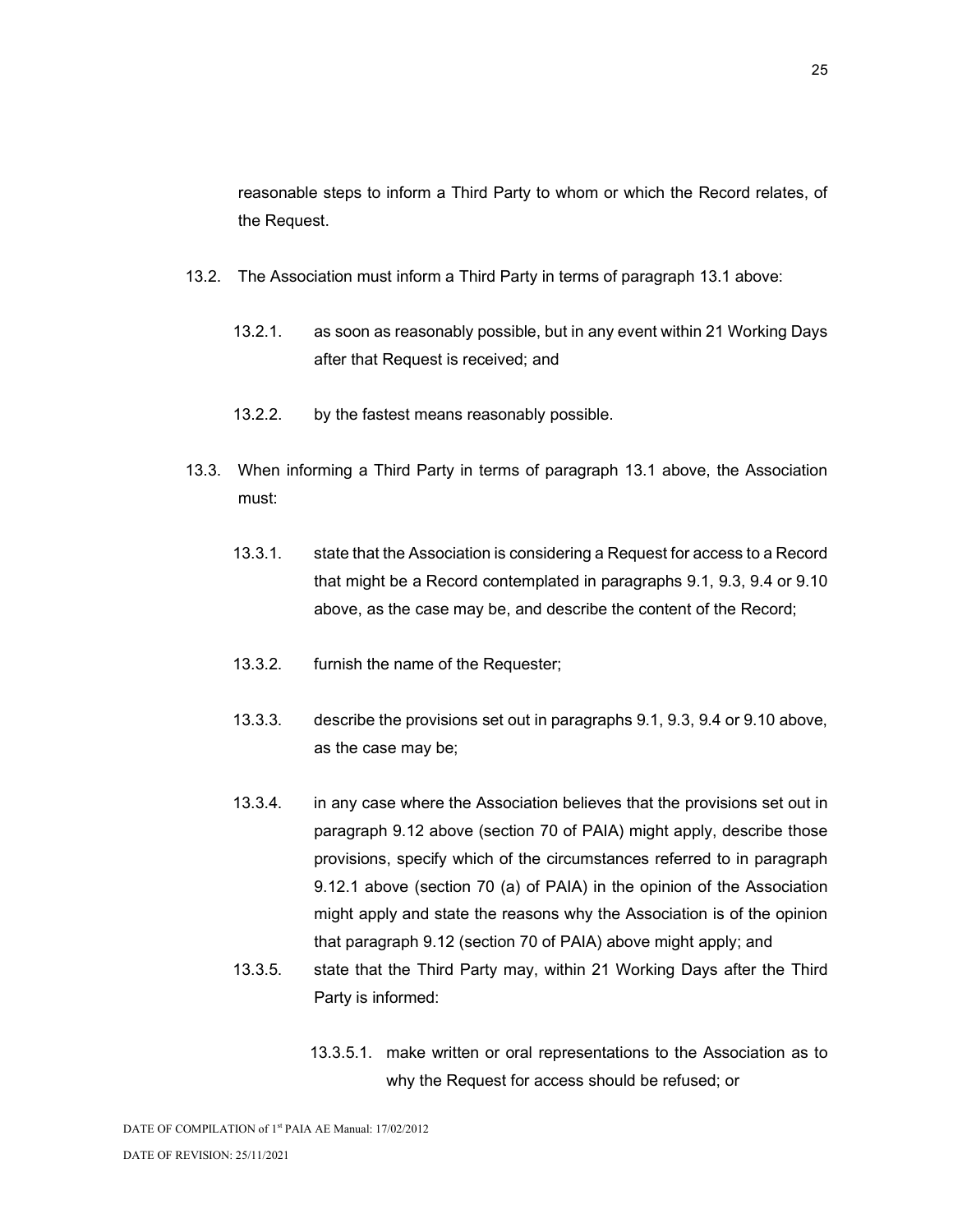- 13.3.5.2. give written consent for the disclosure of the Record to the Requester.
- 13.4. If a Third Party is informed orally of a Request for access in terms of paragraph 13.1 above, the Association must give a written notice stating the matters referred to in paragraph 13.3 above to the Third Party.
- 13.5. A Third Party that is informed in terms of paragraph 13.1 of a Request for access, may, within 21 Working Days after being so informed:
	- 13.5.1. make written or oral representations to the Association concerned why the request should be refused; or
	- 13.5.2. give written consent for the disclosure of the Record to the Requester concerned.
- 13.6. A Third Party that obtains knowledge about a Request for access other than in terms of paragraph 13.1 above may:
	- 13.6.1. make written or oral representations to the Association concerned why the Request should be refused; or
	- 13.6.2. give written consent for the disclosure of the Record to the Requester concerned.
- 13.7. The Association must, as soon as reasonably possible, but in any event within 30 Working Days after every Third Party is informed as required in paragraph 13.1 above:
	- 13.7.1. decide, after giving due regard to any representations made by a Third Party in terms of paragraphs 13.5 and 13.6 above, whether to grant or refuse the Request for access;
- DATE OF COMPILATION of 1<sup>st</sup> PAIA AE Manual: 17/02/2012 13.7.2. notify the Third Party so informed and a Third Party not informed in terms of paragraphs 13.1 above, but that made representations in terms of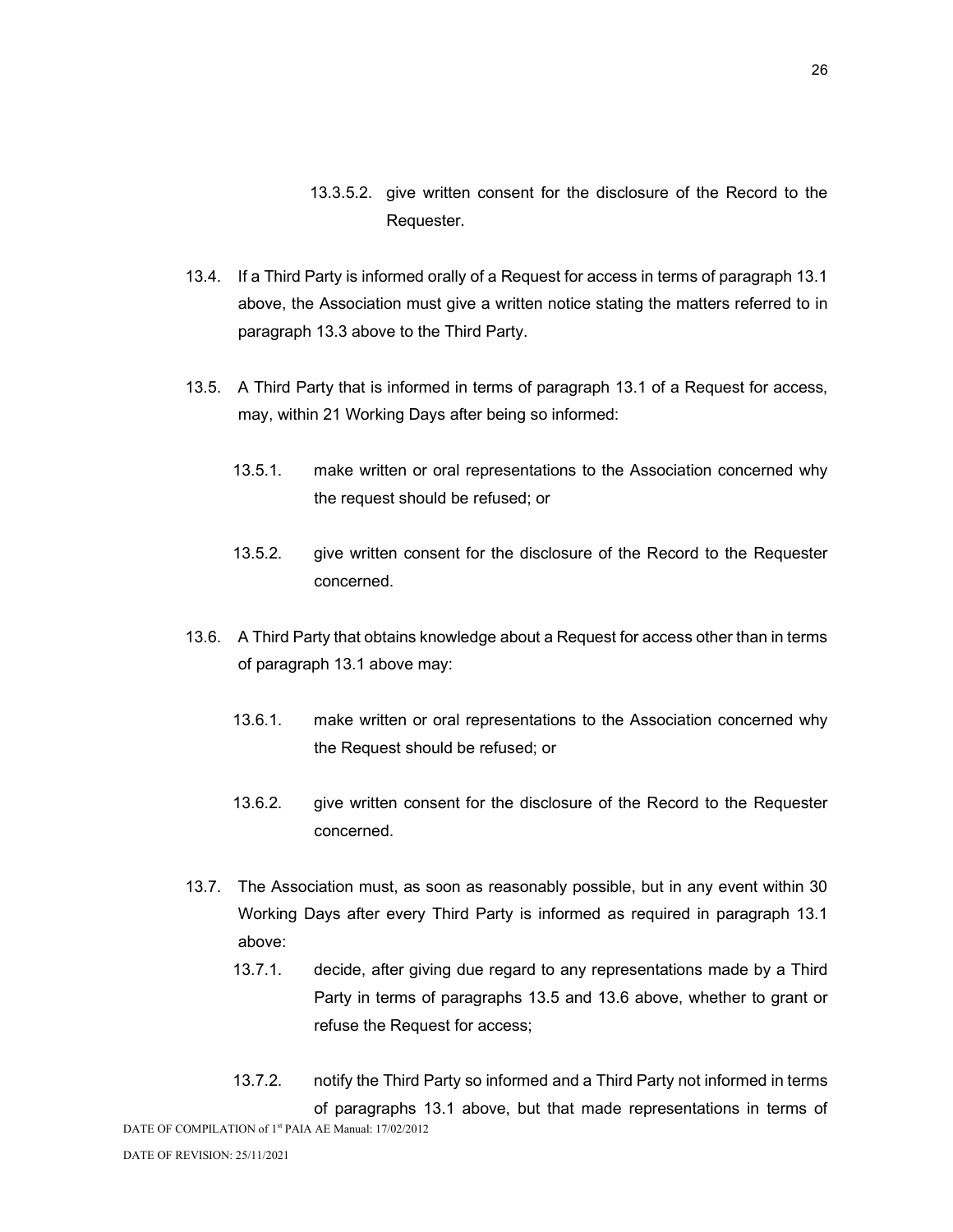paragraph 13.6 above or is located before the decision is taken, of the decision; and

- 13.7.3. notify the Requester of the decision and, if the Requester stated that he or she wishes to be informed of the decision in any other manner, inform him or her in that manner if it is reasonably possible, and if the request is:
- 13.7.4. granted, notify the Requester in accordance with paragraph 8.6 above; or
- 13.7.5. refused, notify the Requester in accordance with paragraph 8.7 above.
- 13.8. If, after all reasonable steps have been taken as required in paragraphs 13.1 to 13.4 above, a Third Party is not informed of a Request, any decision whether to grant the Request for access must be made with due regard to the fact that the Third Party did not have the opportunity to make representations in terms of paragraphs 13.5 or 13.6 above, why the Request should be refused.
- 13.9. If the Request is granted, the notice in terms paragraph 13.7.2 above must state:
	- 13.9.1. adequate reasons for granting the Request, including the provisions of PAIA and this Manual relied upon to justify the granting of the Request;
	- 13.9.2. that the Third Party may lodge an application with a Court against the decision of the Association within 30 Working Days after notice is given, and the procedure for lodging the application; and
	- 13.9.3. that the Requester will be given access to the Record after the expiry of the applicable period contemplated in paragraph 13.9.2 above, unless an application with a court is lodged within that period.

DATE OF COMPILATION of 1<sup>st</sup> PAIA AE Manual: 17/02/2012 13.10. If the Association decides in terms of paragraph 13.7 above to grant the Request for access concerned, he or she must give the Requester access to the Record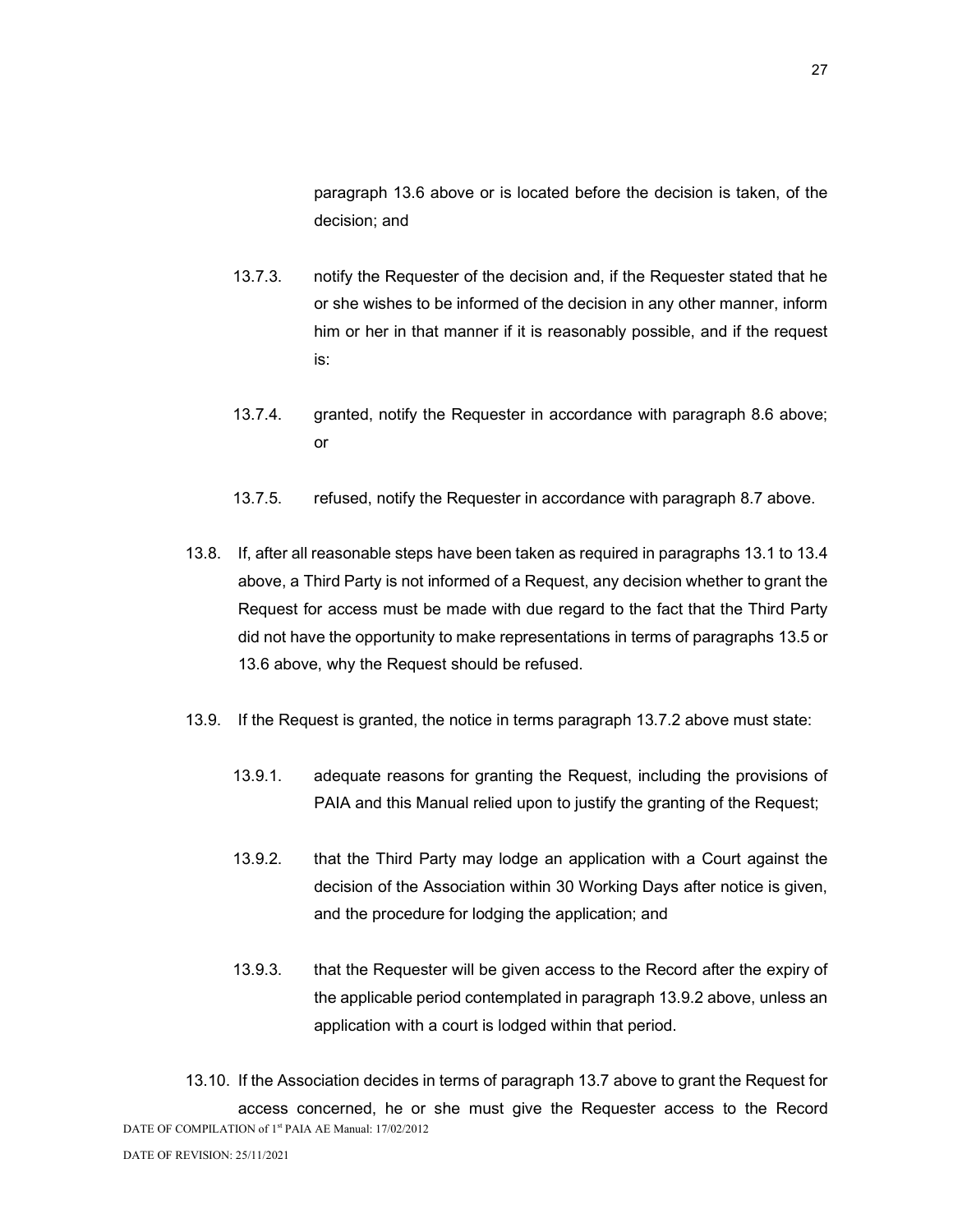concerned after the expiry of 30 Working Days after notice is given in terms of paragraph 13.7.2, unless an application with a Court is lodged against the decision within that period.

## 14. PRESCRIBED FEES:

- 14.1. The Association to whom a Request for access is made must by notice require the Requester, other than a Personal Requester, to pay the prescribed request fee (if any), before further processing the Request.
- 14.2. If the search for a Record of a Private Body in respect of which a Request for access by a Requester, other than a Personal Requester, has been made, and the preparation of the Record for disclosure would, in the opinion of the Information Officer of the Association concerned, require more than the hours prescribed for this purpose for Requesters, the Information Officer must by notice require the Requester, other than a Personal Requester, to pay as a deposit, the prescribed portion being not more than one third of the Access Fee that would be payable if the request is granted.
- 14.3. The notice referred in paragraphs 14.1 and 14.2 above must state:
	- 14.3.1. the amount of the deposit payable in terms of paragraph 14.2, if applicable; and
	- 14.3.2. that the Requester may lodge an application with a Court against the tender or payment of the Request fee in terms of paragraph 14.1, or the tender or payment of a deposit in terms of paragraph 14.2, as the case may be; and
	- 14.3.3. the procedure, including the period, for lodging the application.
- 14.4. If a deposit has been paid in respect of a Request for access which is refused, the Association must repay the deposit to the Requester.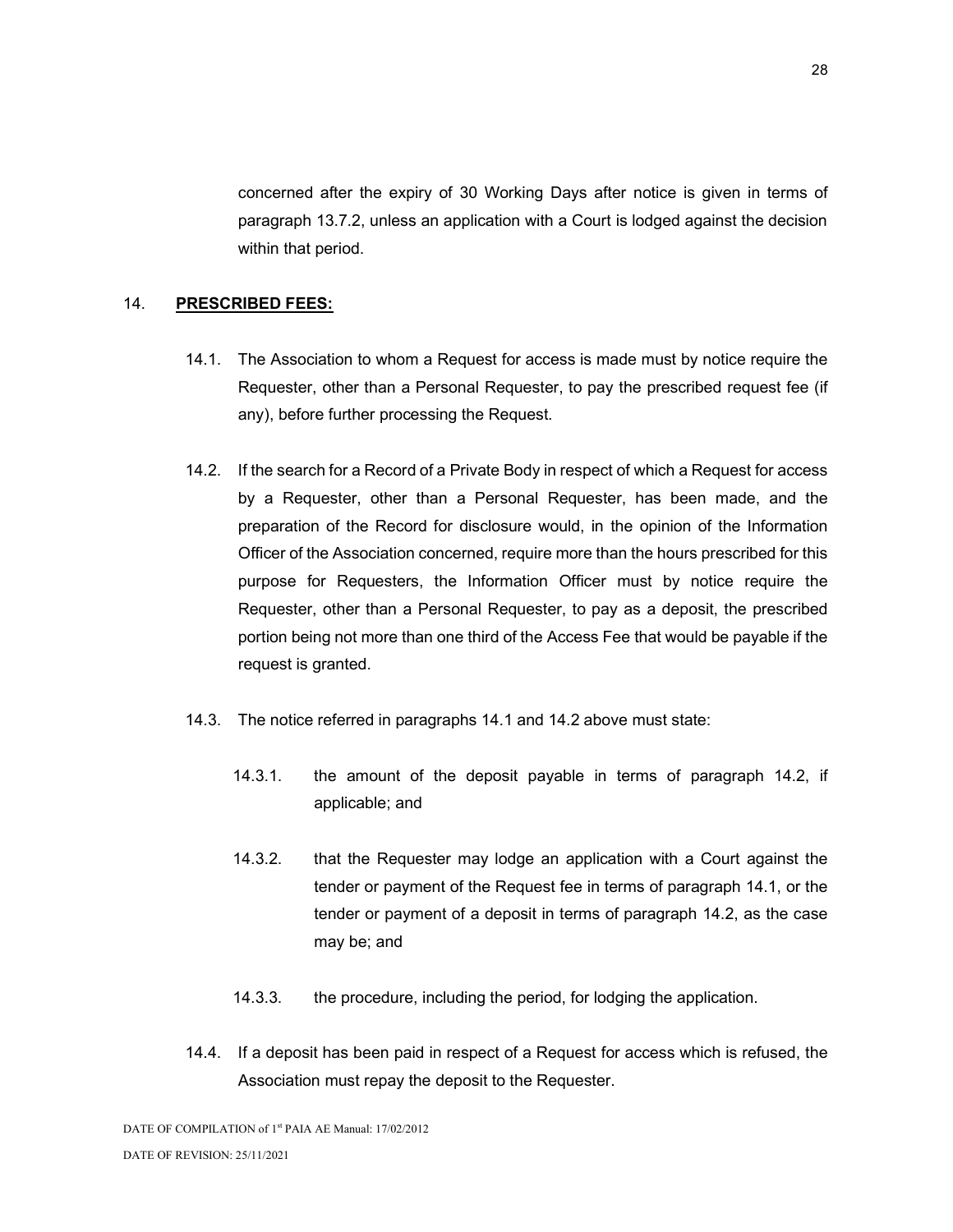- 14.5. The Association may withhold a Record until the Requester concerned has paid the applicable fees, if any.
- 14.6. A Requester whose Request for access to a Record of a Private Body has been granted must pay an Access Fee for reproduction and for search and preparation, respectively, for any time reasonably required in excess of the prescribed hours to search for and prepare, including making any arrangements, the Record for disclosure.
- 14.7. Access fees prescribed for the purposes in paragraph 14.6 above must provide for a reasonable Access fee for:
	- 14.7.1. the cost of making a copy of a Record, or of a transcription of the content of a Record, and if applicable, the postal fee; and
	- 14.7.2. the time reasonably required to search for the Record and prepare the Record for disclosure to the Requester.

Accepted this 12<sup>th</sup> day of December 2021

Head of Body: Theunis Konrad Pauw (Director)

\*\*\*\*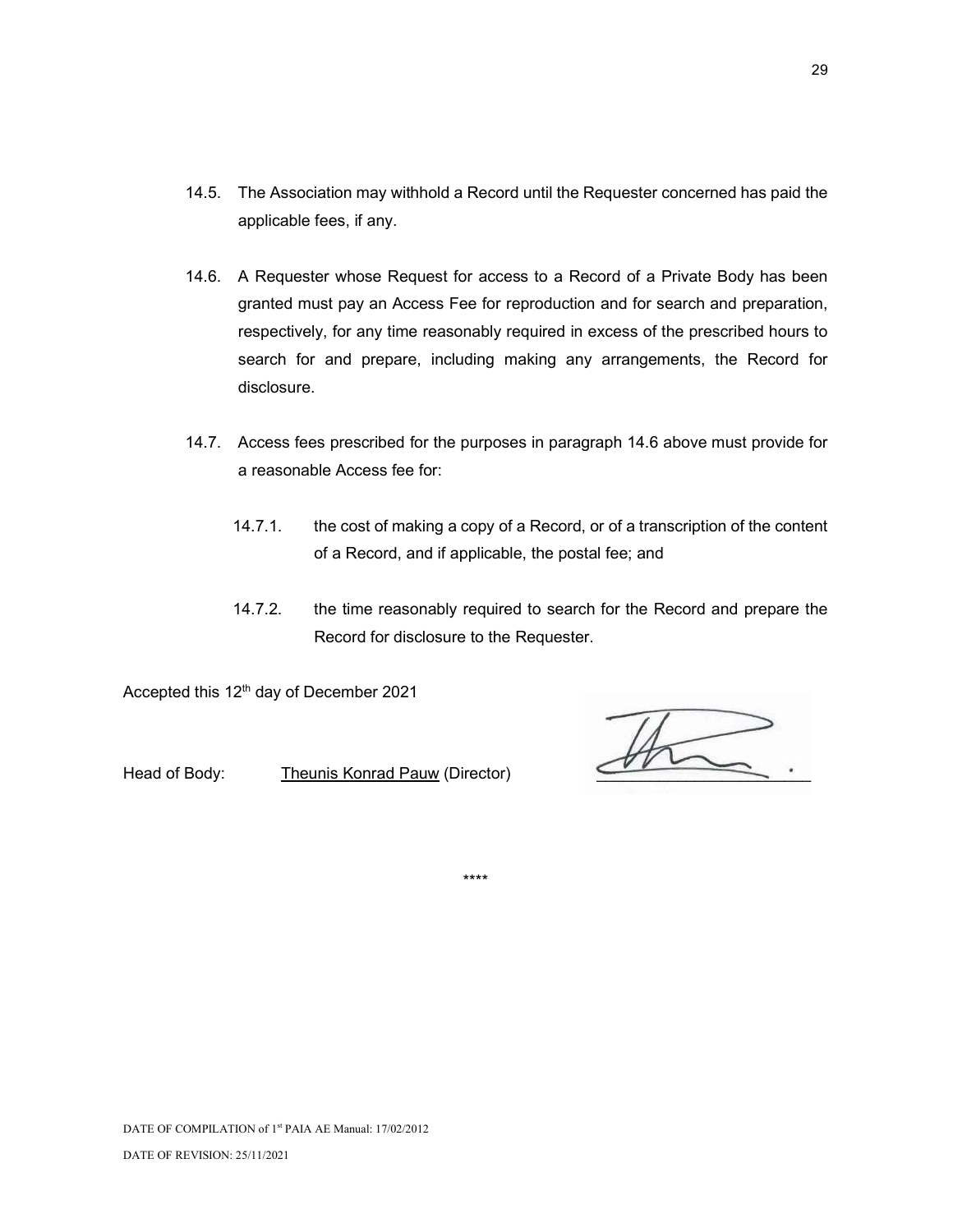## ANNEXURE 1

#### REQUEST FOR ACCESS TO RECORD OF PRIVATE BODY (Section 53(1) of the Promotion of Access to Information Act, 2000 (Act No. 2 of 2000)

[Regulation 10]

#### A. Particulars of private body

The Head:

l. l

l.

#### B. Particulars of person requesting access to the record

| (a)        | The particulars of the person who requests access to the record must be given below.                |
|------------|-----------------------------------------------------------------------------------------------------|
| (b)        | The address and/or fax number in the Republic to which the information is to be sent must be given. |
| $\mid$ (c) | Proof of the capacity in which the request is made, if applicable, must be attached.                |

| Postal address: Note and the set of the set of the set of the set of the set of the set of the set of the set o |                                                                                                                                                                                                                               |
|-----------------------------------------------------------------------------------------------------------------|-------------------------------------------------------------------------------------------------------------------------------------------------------------------------------------------------------------------------------|
|                                                                                                                 |                                                                                                                                                                                                                               |
| Telephone number: Telephone number:                                                                             |                                                                                                                                                                                                                               |
| Capacity in which request is made, when made on behalf of another person:                                       |                                                                                                                                                                                                                               |
|                                                                                                                 | E-mail address: E-mail and the state of the state of the state of the state of the state of the state of the state of the state of the state of the state of the state of the state of the state of the state of the state of |

#### C. Particulars of person on whose behalf request is made

This section must be completed ONLY if a request for information is made on behalf of another person.

Full names and surname: Identity number:

#### D. Particulars of record

- (a) Provide full particulars of the record to which access is requested, including the reference number if that is known to you, to enable the record to be located.
- (b) If the provided space is inadequate, please continue on a separate folio and attach it to this form. The requester must sign all the additional folios.

#### 1 Description of record or relevant part of the record: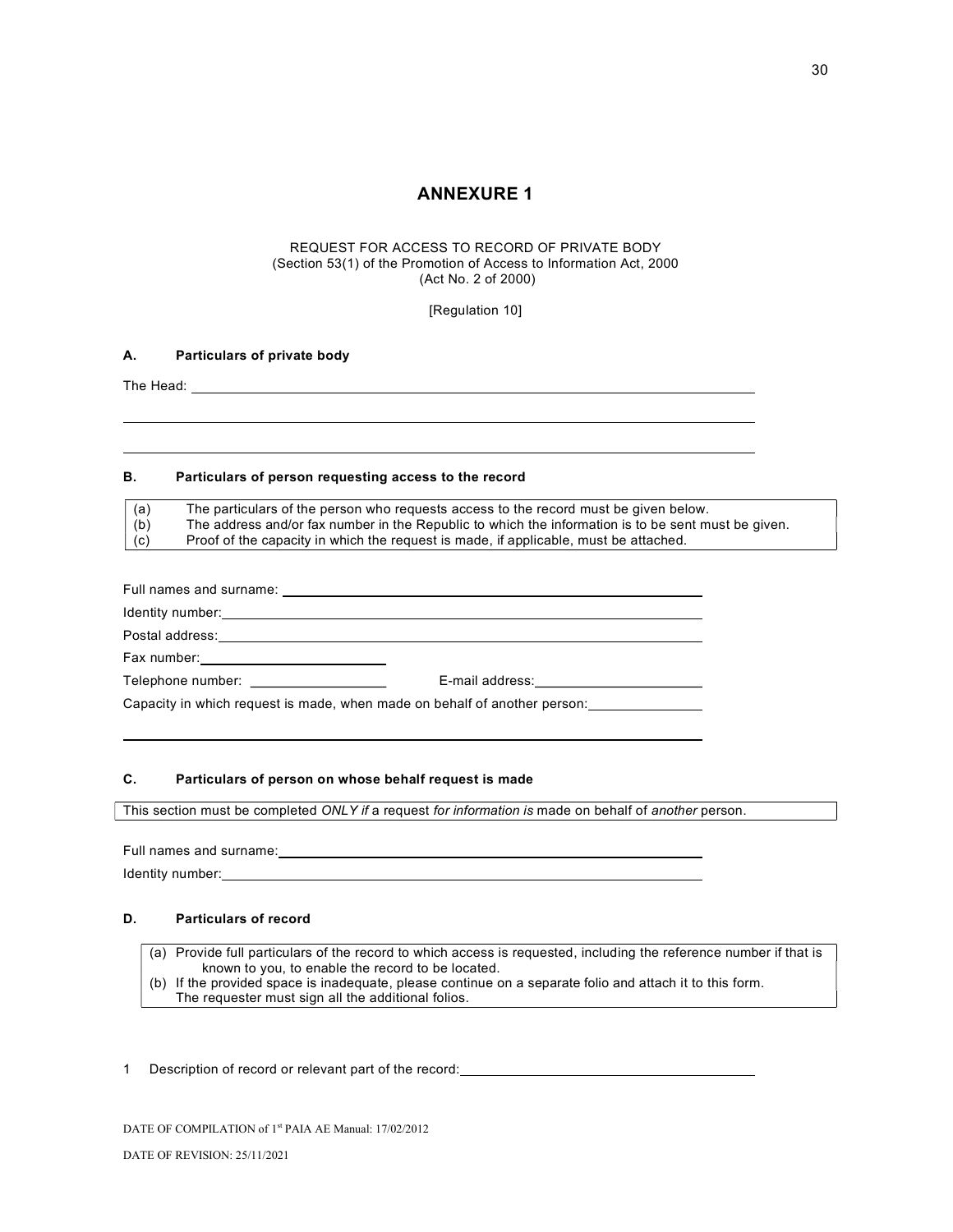2 Reference number, if available:

3 Any further particulars of record:

#### E. Fees

l l.

ı

l l.

- (a) A request for access to a record, other than a record containing personal information about yourself, will be processed only after a request fee has been paid.
- (b) You will be notified of the amount required to be paid as the request fee.
- (c) The fee payable for access to a record depends on the form in which access is required and the reasonable time required to search for and prepare a record.

(d) If you qualify for exemption of the payment of any fee, please state the reason for exemption.

Reason for exemption from payment of fees:

#### F. Form of access to record

If you are prevented by a disability to read, view or listen to the record in the form of access provided for in 1 to 4 hereunder, state your disability and indicate in which form the record is required.

| Disability:                                                                                                                                                 | Form in which record is required: |  |  |  |  |
|-------------------------------------------------------------------------------------------------------------------------------------------------------------|-----------------------------------|--|--|--|--|
| Form in which record is required:                                                                                                                           |                                   |  |  |  |  |
| Mark the appropriate box with an X.                                                                                                                         |                                   |  |  |  |  |
| NOTES:<br>(a) Compliance with your request in the specified form may depend on the form in which the record is<br>available.                                |                                   |  |  |  |  |
| (b) Access in the form requested may be refused in certain circumstances. In such a case you will be<br>informed if access will be granted in another form. |                                   |  |  |  |  |
| (c) The fee payable for access for the record, if any, will be determined partly by the form in which access<br>is requested.                               |                                   |  |  |  |  |

| 1. If the record is in written or printed form:                                                                                          |                 |  |                      |  |                                 |  |
|------------------------------------------------------------------------------------------------------------------------------------------|-----------------|--|----------------------|--|---------------------------------|--|
|                                                                                                                                          | copy of record* |  | inspection of record |  |                                 |  |
| 2. If record consists of visual images<br>this includes photographs, slides, video recordings, computer-generated images, sketches, etc) |                 |  |                      |  |                                 |  |
|                                                                                                                                          | view the images |  | copy of the images"  |  | transcription of the<br>images* |  |

DATE OF COMPILATION of 1<sup>st</sup> PAIA AE Manual: 17/02/2012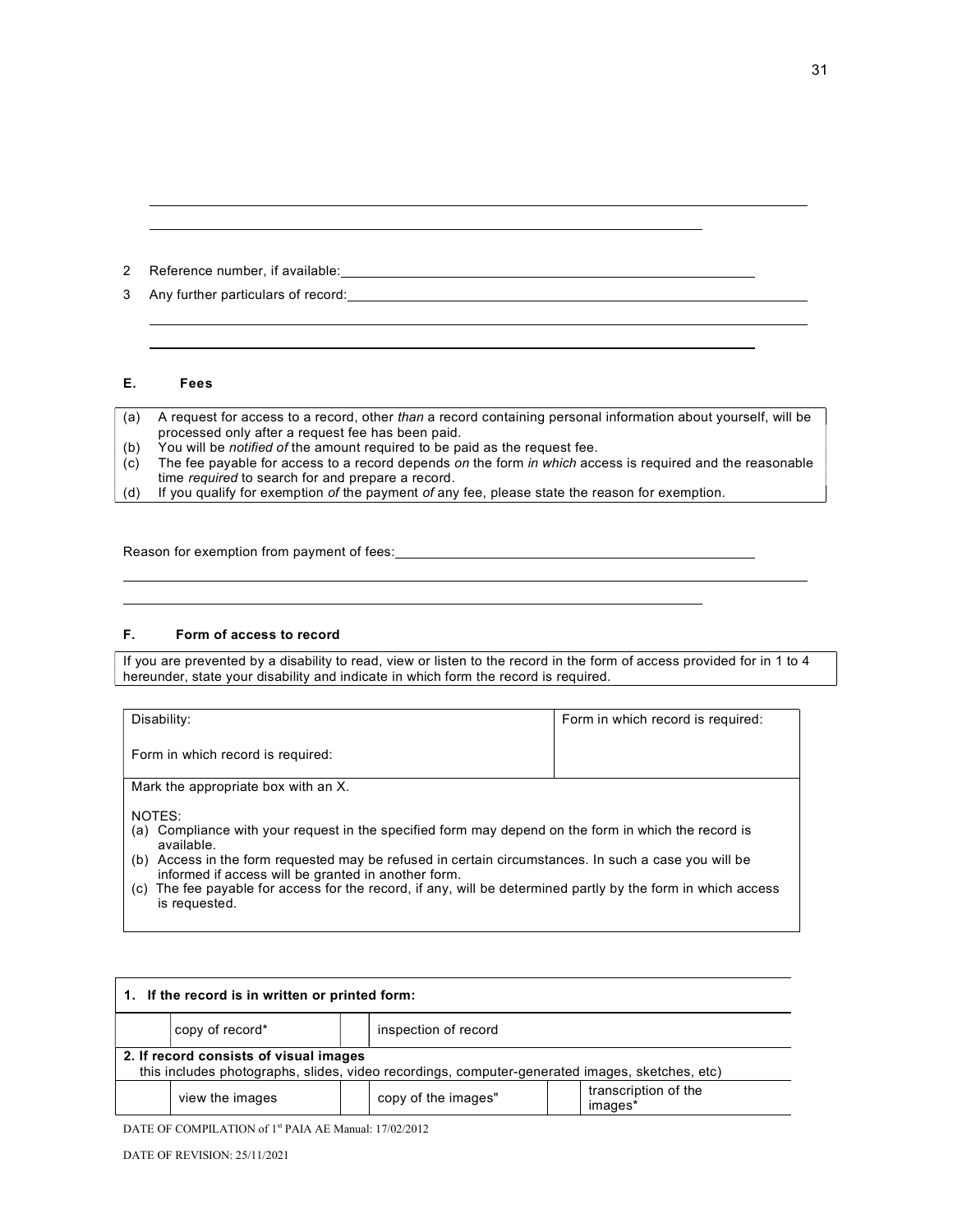| 3. If record consists of recorded words or information which can be reproduced in<br>sound:                                                                                   |                                                                                                                                                   |                                                             |  |  |  |  |
|-------------------------------------------------------------------------------------------------------------------------------------------------------------------------------|---------------------------------------------------------------------------------------------------------------------------------------------------|-------------------------------------------------------------|--|--|--|--|
|                                                                                                                                                                               | listen to the soundtrack<br>audio cassette                                                                                                        | transcription of soundtrack*<br>written or printed document |  |  |  |  |
| 4. If record is held on computer or in an electronic or machine-readable form:                                                                                                |                                                                                                                                                   |                                                             |  |  |  |  |
|                                                                                                                                                                               | printed copy of information<br>copy in computer readable form*<br>printed copy of record*<br>derived from the record"<br>(stiffy or compact disc) |                                                             |  |  |  |  |
| If you requested a copy or transcription of a record (above), do you wish the<br>copy or transcription to be posted to you?<br><b>YFS</b><br><b>NO</b><br>Postage is payable. |                                                                                                                                                   |                                                             |  |  |  |  |

#### G Particulars of right to be exercised or protected

If the provided space is inadequate, please continue on a separate folio and attach it to this form. The requester must sign all the additional folios.

1. Indicate which right is to be exercised or protected:

l

l

l.

l.

l

l

2. Explain why the record requested is required for the exercise or protection of the aforementioned right:

#### H. Notice of decision regarding request for access

You will be notified in writing whether your request has been approved/denied. If you wish to be informed in another manner, please specify the manner and provide the necessary particulars to enable compliance with your request.

ı

How would you prefer to be informed of the decision regarding your request for access to the record?

Signed at…………………………. This………… day of …………………………….20

SIGNATURE OF REQUESTER / PERSON ON WHOSE BEHALF REQUEST IS MADE

DATE OF COMPILATION of 1<sup>st</sup> PAIA AE Manual: 17/02/2012

DATE OF REVISION: 25/11/2021